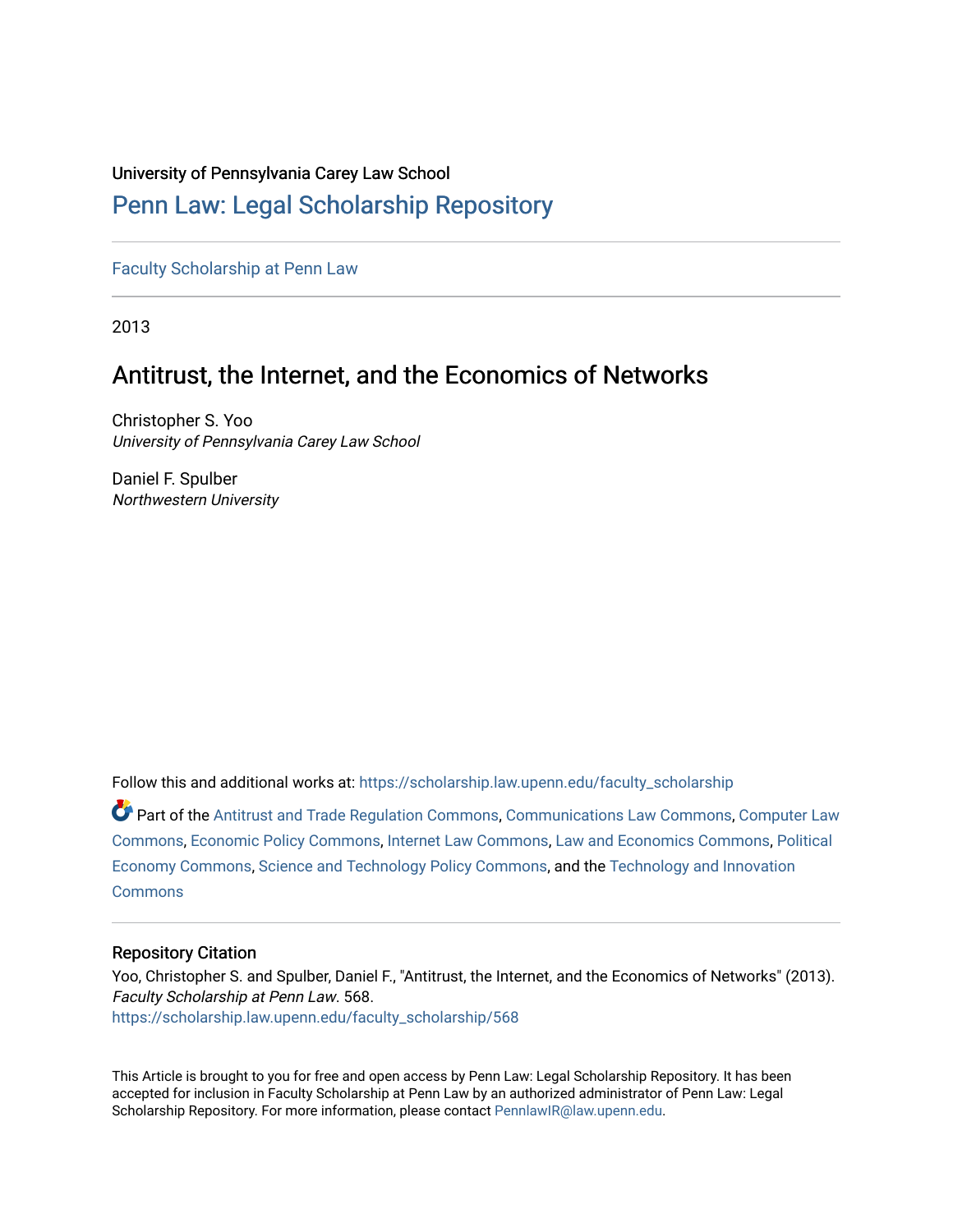## Chapter 17

 $\overline{a}$ 

Antitrust, the Internet, and the Economics of Networks Daniel F. Spulber and Christopher S. Yoo<sup>\*</sup>

 Network industries have been the subject of some of the most important cases brought under the antitrust laws.<sup>1</sup> Government suits against AT&T led to the 1914 settlement following the Kingsbury Commitment, the 1956 settlement that barred AT&T from the computer industry, and most importantly the 1982 Modification of Final Judgment that broke up the largest company in the world. Other cases involving telecommunications companies, such as *Trinko* and *linkLine*, have reshaped monopolization doctrine and redefined how antitrust law fits with other parts of the legal regime. The government case against *Microsoft* spawned the first major use of network economic effects in an antitrust case.<sup>2</sup> More recently, enforcement authorities have begun to focus attention on the most recent wave of network-based companies, including Google, Apple, and Facebook.

 This Chapter examines the relationship between antitrust and network industries. It begins with an overview of the types of networks before examining the economic considerations generally thought to play a key role in antitrust review of network industries: natural monopoly, network economic effects, vertical exclusion, and dynamic efficiency. It then analyzes the

<sup>\*</sup> Professor Spulber would like to thank the Ewing Marion Kauffman Foundation for research support. Professor Yoo would like to thank the Milton and Miriam Handler Foundation, the New York Bar Foundation, and the University of Pennsylvania Center for Technology, Innovation and Competition for their financial support for this project.

<sup>1</sup> For a general study of network industries and the Internet see Spulber and Yoo (2009). 2

Network effects arguments also appeared in *Microsoft v. Commission*. See Spulber (2008c) for additional discussion.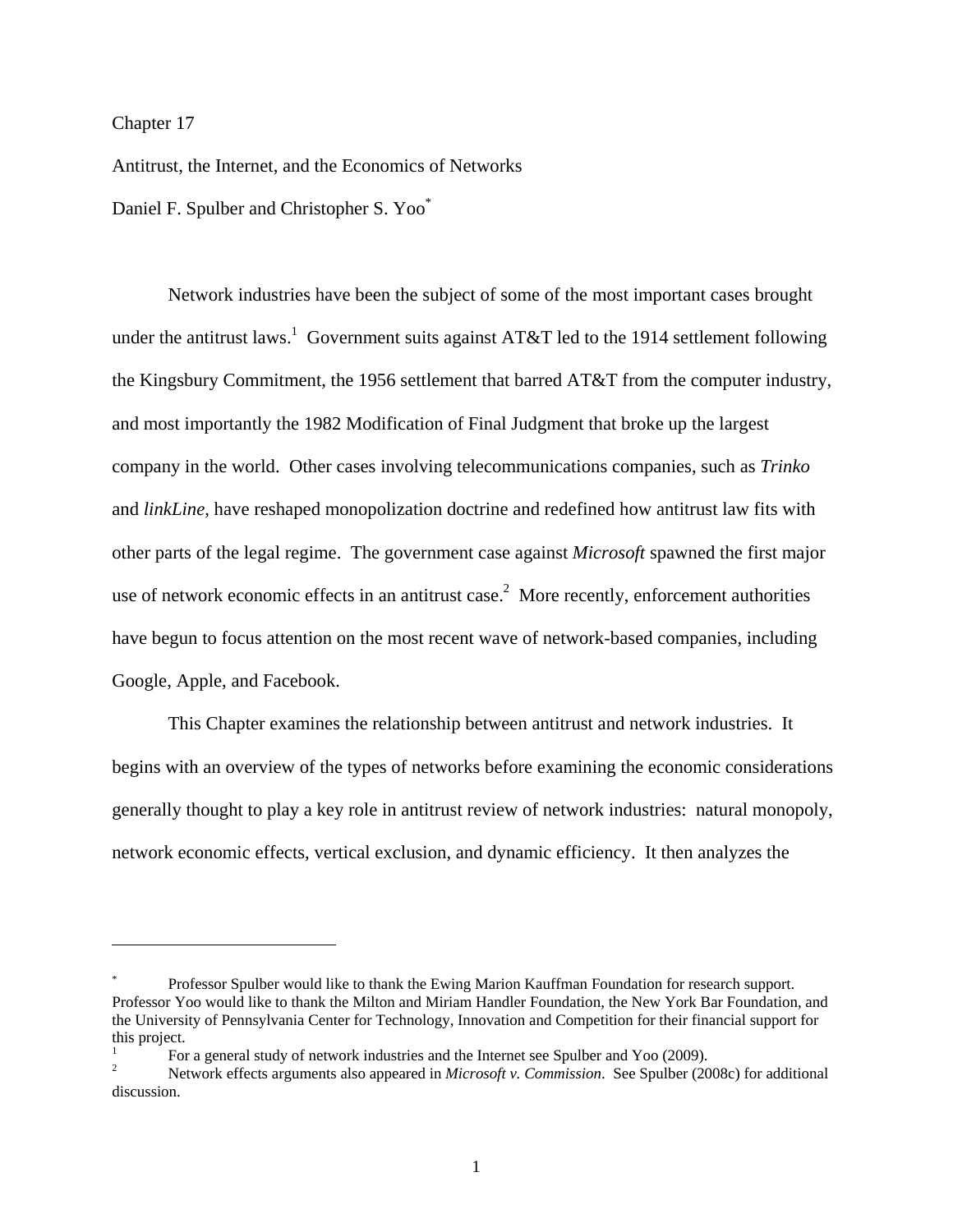implications for antitrust policy, focusing on structural separation and the essential facilities doctrine.

#### **A. Types of Networks**

1

 There are many types of networks (Spulber and Yoo 2009). Although many of the examples in this Chapter are drawn from communication networks, for the most part the same conclusions apply to other types of networks as well. We can distinguish between physical networks with physical transmission facilities and virtual networks, which include two-sided platforms with technological compatibility. $3$ 

 Network industries in the Transportation, Utilities, and Information sectors represent 9.1% of GDP. The components of Transportation are air transportation, railroad transportation, water transportation, truck transportation, transit and ground passenger transportation, pipeline transportation, other transportation and support activities, and warehousing and storage. Information is comprised of publishing industries (including software), motion picture and sound recording industries, broadcasting and telecommunications, and information and data processing services. Finally, Utilities includes power generation and supply, natural gas distribution, water, sewage, and sanitary services. Most of these industries are composed in large part of networks. Not all of these elements represent network contributions since communications includes production of content such as programming, and electricity services include the production of electric power. Although the Transportation and Utilities sectors include trucking and

<sup>3</sup> We do not consider decentralized social and business networks. Such social and business networks are composed of sets of individuals in a society and the relationships between them. These networks are mechanisms that distribute wealth, transmit information, facilitate business transactions, and form personal relationships (Wasserman and Faust 1994). According to Polanyi (1944, p. 46), "man's economy, as a rule, is submerged in his social relationships" (see also Granovetter 1973, 1985). The application of graph theory and network design to game theory is related to the theory of social networks (Myerson 1977, Dutta and Jackson 2003). For a discussion of graph theory in the context of the law and economics of communications networks, see Spulber and Yoo (2009).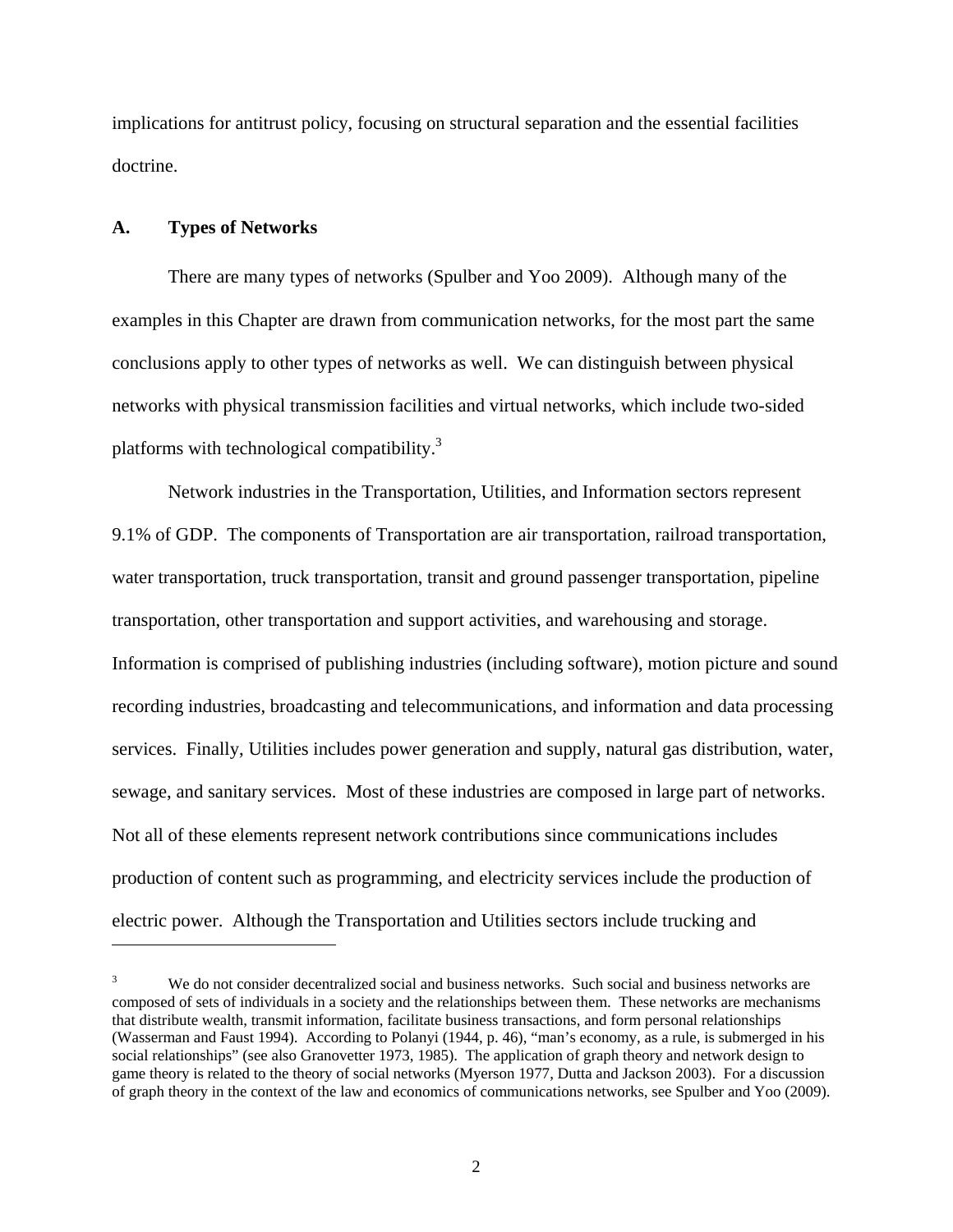warehousing, it might be instructive also to consider Wholesale Trade as operating distribution networks, which comprises another 5.6% of GDP. The Wholesale Trade sector includes intermediation activities and management of the distribution network, even though some trucking and warehousing are counted separately as part of transportation. Within the Retail sector, some large retail chains also engage in their own wholesale distribution activities (U.S. Department of Commerce 2012).

 Virtual networks include networks of buyers and sellers connected to each other by technological compatibility and two-sided platforms. Such networks include search engines and Internet portals (Google, Bing), social networking platforms (Facebook, Twitter), online marketplaces (Amazon, eBay), computer operating system platforms (Microsoft's Windows, Apple's OS, and Google's Chrome OS), smartphone operating system platforms (Apple's iOS, Google's Android, Samsung's Bada), and video game platforms (Microsoft's Xbox, Sony's PlayStation, Nintendo's Wii).<sup>4</sup>

## **B. Natural Monopoly**

 $\overline{a}$ 

 Perhaps the classic justification for regulating networks is that they have long been presumed to be natural monopolies. A given production technology is said to exhibit natural monopoly characteristics if it has a *subadditive* cost function, i.e., a single firm can supply the entire market demand at lower cost than could two or more firms. A sufficient condition for subadditivity is for the technology to exhibit scale economies, such as occurs when a production

<sup>4</sup> For studies of two-sided markets, in which buyers and sellers interact strategically through centralized communication mechanisms, see Caillaud and Jullien (2003), Rochet and Tirole (2003), and Spulber (2006, 2010). The formal study of the structure of business networks also includes the models of market design, referred to as market microstructure, as examined by Spulber (1996, 1998, 1999, 2002, 2003) and Lucking-Reilly and Spulber (2001). On antitrust in two-sided markets see the discussion in Alexandrov, Deltas, and Spulber (2011).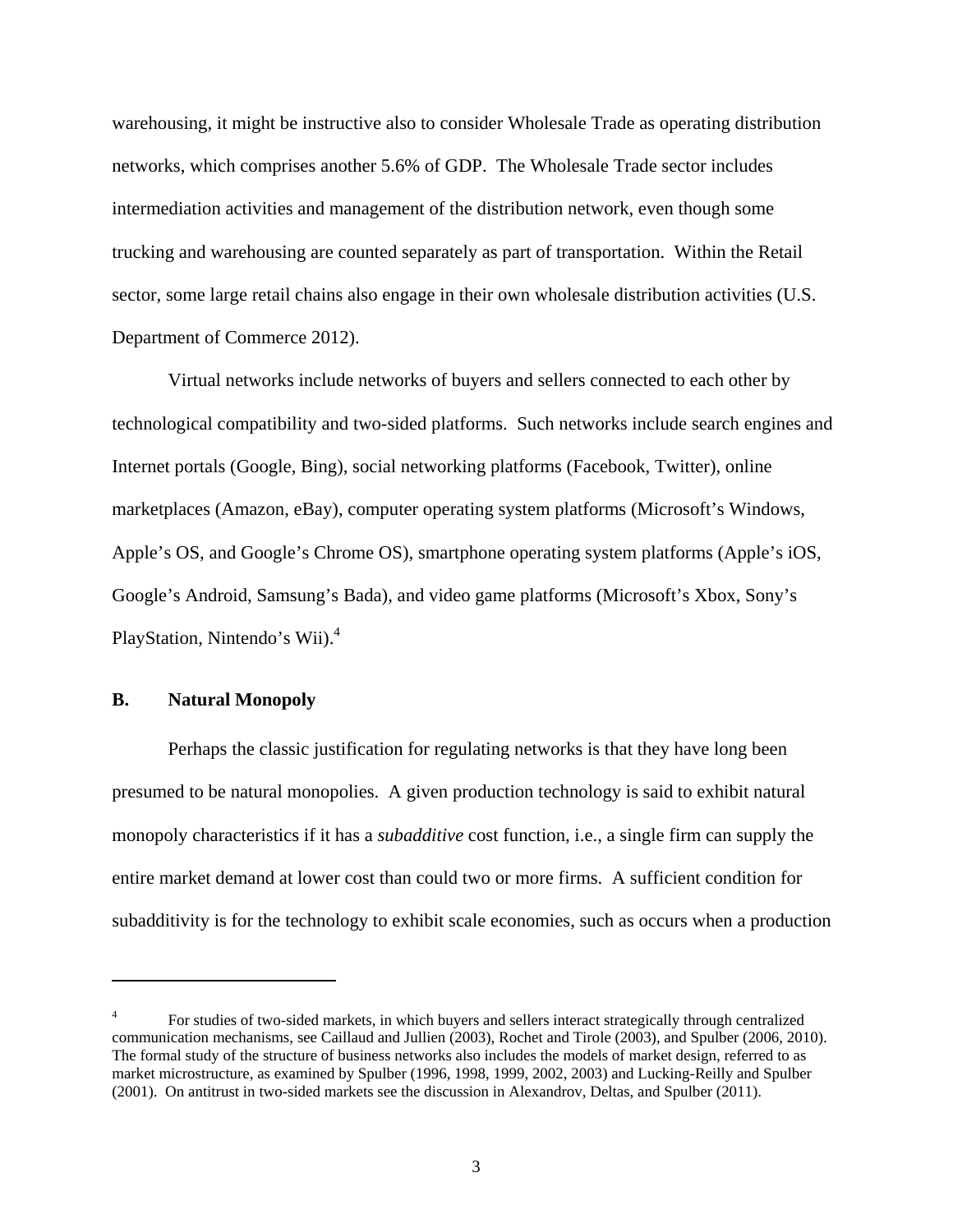technology requires the incurrence of joint and common fixed costs that can be spread across units of output or across multiple outputs.

 Natural monopoly gives rise to two policy concerns that have served to justify regulation of both entry and prices in network industries. The first concern was that entry would result in cost inefficiencies due to duplication of facilities and the loss of economies of scale. The second concern was that entry regulations to protect a monopoly incumbent would result in monopoly pricing in the absence of additional price regulation. Several important developments in network industries generally have been mitigated or eliminated these policy concerns: technological changes in network architecture, increases in demand for network services, product differentiation, and innovation.

 Changes in network architecture that have occurred in some network industries mitigate or eliminate these concerns. To the extent that the scale economies are the product of joint or common fixed costs, these economies can be dissipated either by a reduction in the fixed costs needed to create and operate a network or by an increase the total demand for the services provided by the network. Technological and economic forces have pushed from both of these directions to undermine the natural monopoly rationale.

 A classic example is the reduction in fixed costs needed to provide local telephone service. Although the provision of local service involves a large number of components, the two that have required the greatest up-front investment in fixed costs have historically been (1) the wires needed to connect individual residences and businesses to the central office facility maintained by the local telephone company and (2) the switching equipment needed to route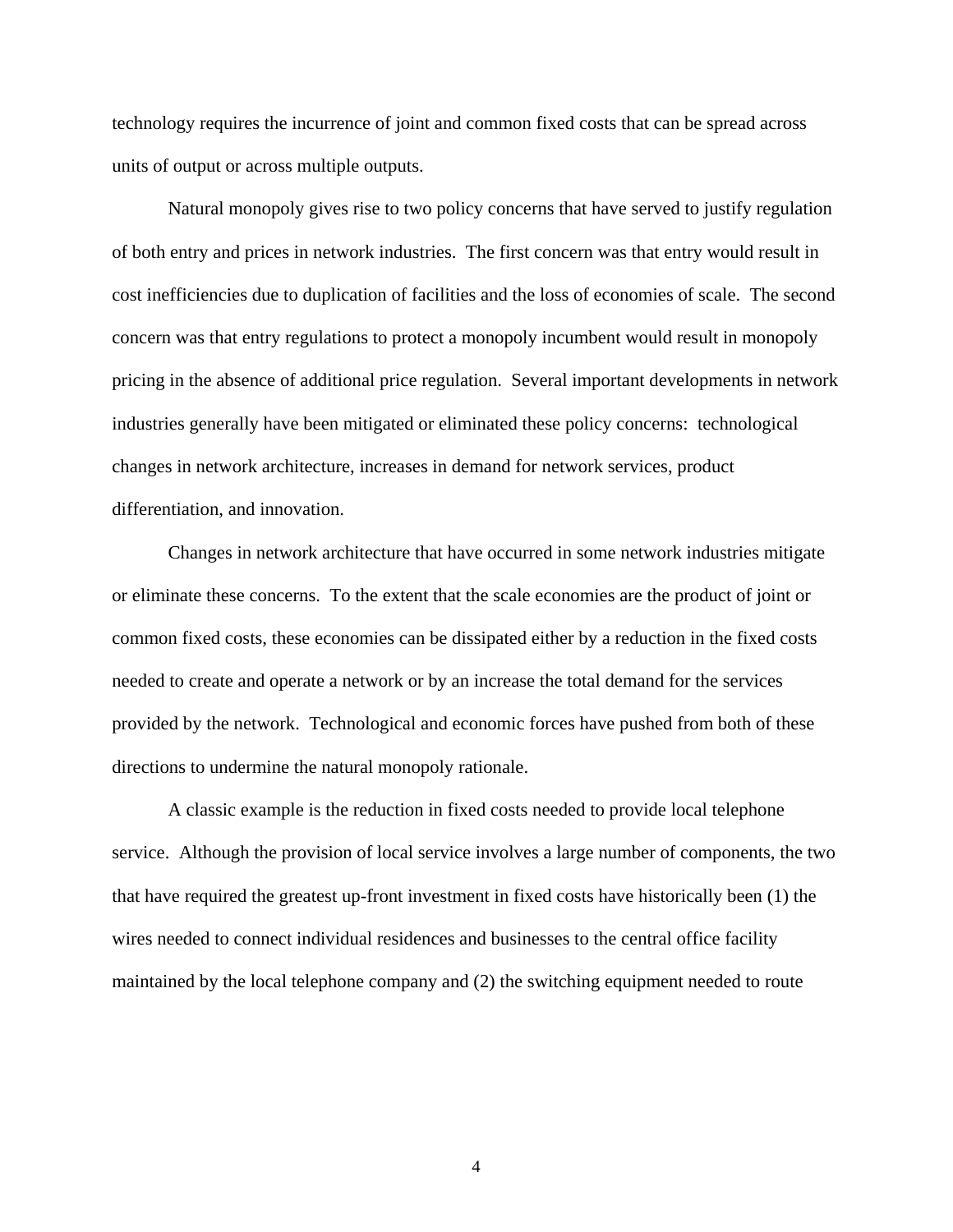individual calls to their destinations. Empirical scholars have long disagreed over whether local telephone service was in fact subadditive. $\frac{5}{5}$ 

 Technological change has in effect made this debate an anachronism. The fixed costs needed to provide both switching and transmission have dropped dramatically. The advent of first electronic and then digital switching has caused the fixed cost of switching technologies to plummet. The emergence of wireless alternatives to wireline transmission technologies has resulted in significant reductions in the fixed costs of transmission. The first significant deployment of wireless transmission technologies was the use of microwave relay and satellite systems as substitutes for wireline long distance services. This was followed by the widescale deployment of cellular telephony, personal communication services (PCS), and other wireless technologies that could serve as substitutes for local wireline telephone service. The net result is a dramatic reduction in the fixed costs needed to establish a telecommunications network sufficient to undercut the natural monopoly-based justifications for regulation.

 Technological change also has made telecommunications markets contestable by reducing the *sunk costs* associated with market entry. This allows competition for the market so that even if there is a monopoly incumbent and the incumbent firm benefits from significant economies of scale, competitive pressures will drive prices toward average costs. So long as fixed costs are not also sunk costs, any attempt by an existing player to charge supracompetitive prices will only invite hit-and-run entry by firms that gather the available profits and depart as soon as competition drives prices down to competitive levels (Baumol, Panzar, and Willig 1988).

 $\overline{a}$ 

<sup>5</sup> For studies concluding that local telephone service was subadditive, see Charnes, Cooper, and Sueyoshi (1988), Röller (1990a, 1990b), Wilson and Zhou (2001), and Gasmi, Laffont, and Sharkey (2002). For studies drawing the opposite conclusion, see Evans and Heckman (1983, 1984), Shin and Ying (1992), and Berg and Tschirhart (1995).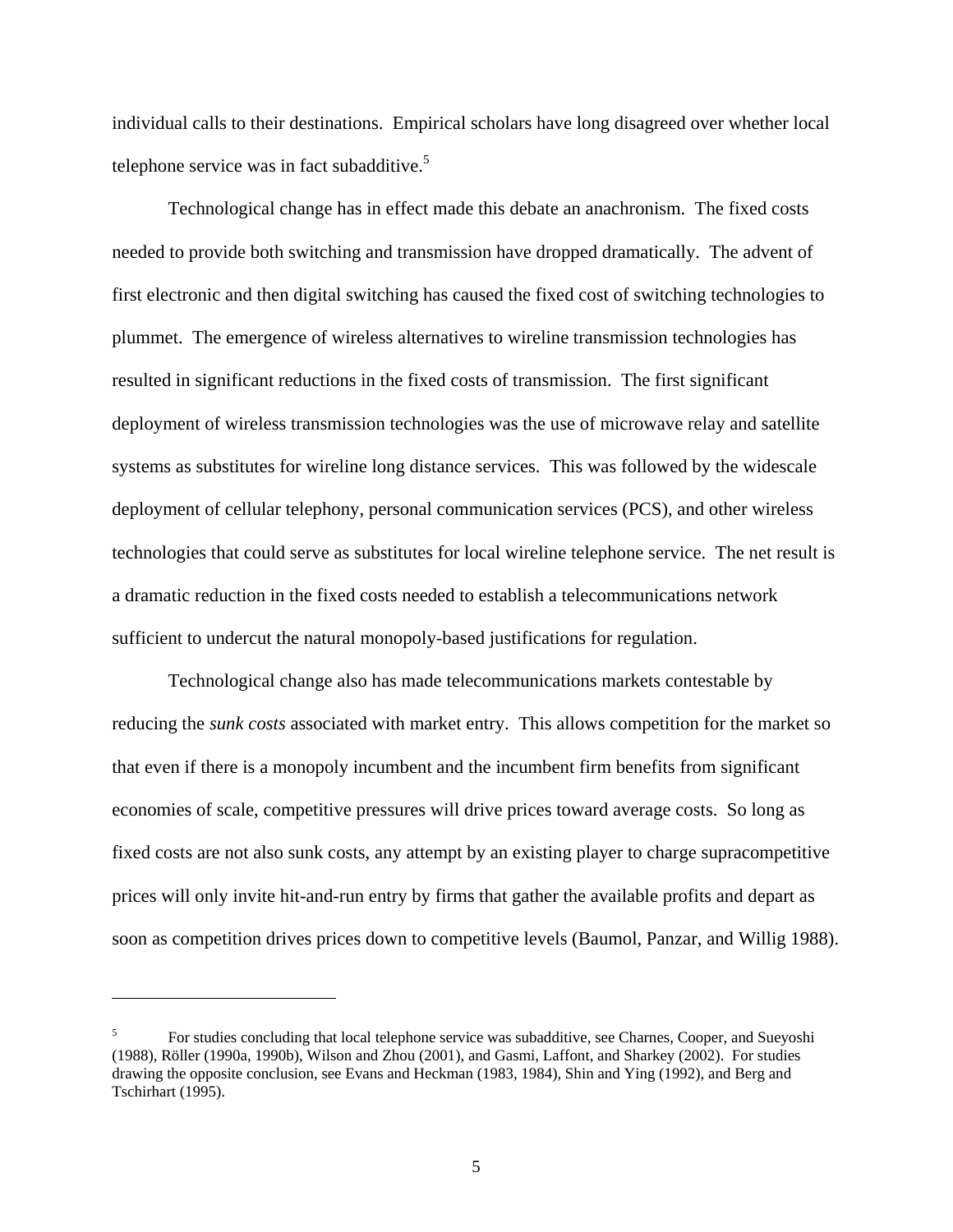The effects of sunk costs are even lower in virtual networks, where suppliers have lower entry costs and customers have greater ease of switching in comparison to traditional network markets.

 Contestability theory underscores a critical difference between wireline and wireless transmission technologies. Because telephone wires have historically been useless for any other purpose, fixed cost investments in telephone wires can properly be regarded as sunk costs and thus a potential source of barriers to entry. The same is not necessarily true for the infrastructure needed to construct a wireless transmission network. Wireless technologies require equipment located on transmission towers as well as the legal right to use particular portions of the electromagnetic spectrum. Since alternative uses exist for both of these assets (either by other wireless telephone providers or by providers of wireless broadband or other spectrum-based services), investments in wireless network technologies are less likely to be regarded as sunk costs and thus less likely to give rise to the market failures said to be associated with natural monopoly.

 The weakening of the natural monopoly justification resulting from the reduction in fixed costs has been accompanied by an increase in the demand for the services provided by communications networks. The emergence of personal computing and the analog modem made it possible for subscribers to use their connections to telecommunications networks to send data as well as voice communications. The increase in functionality made possible by the deployment of digital technologies has mitigated the tendency of telecommunications markets to collapse into natural monopolies by greatly increasing the demand for the network services. These analog technologies are in the process of being replaced with digital technologies, such as digital subscriber lines, and by fiber optics, which are enhancing the value of the network connection still further.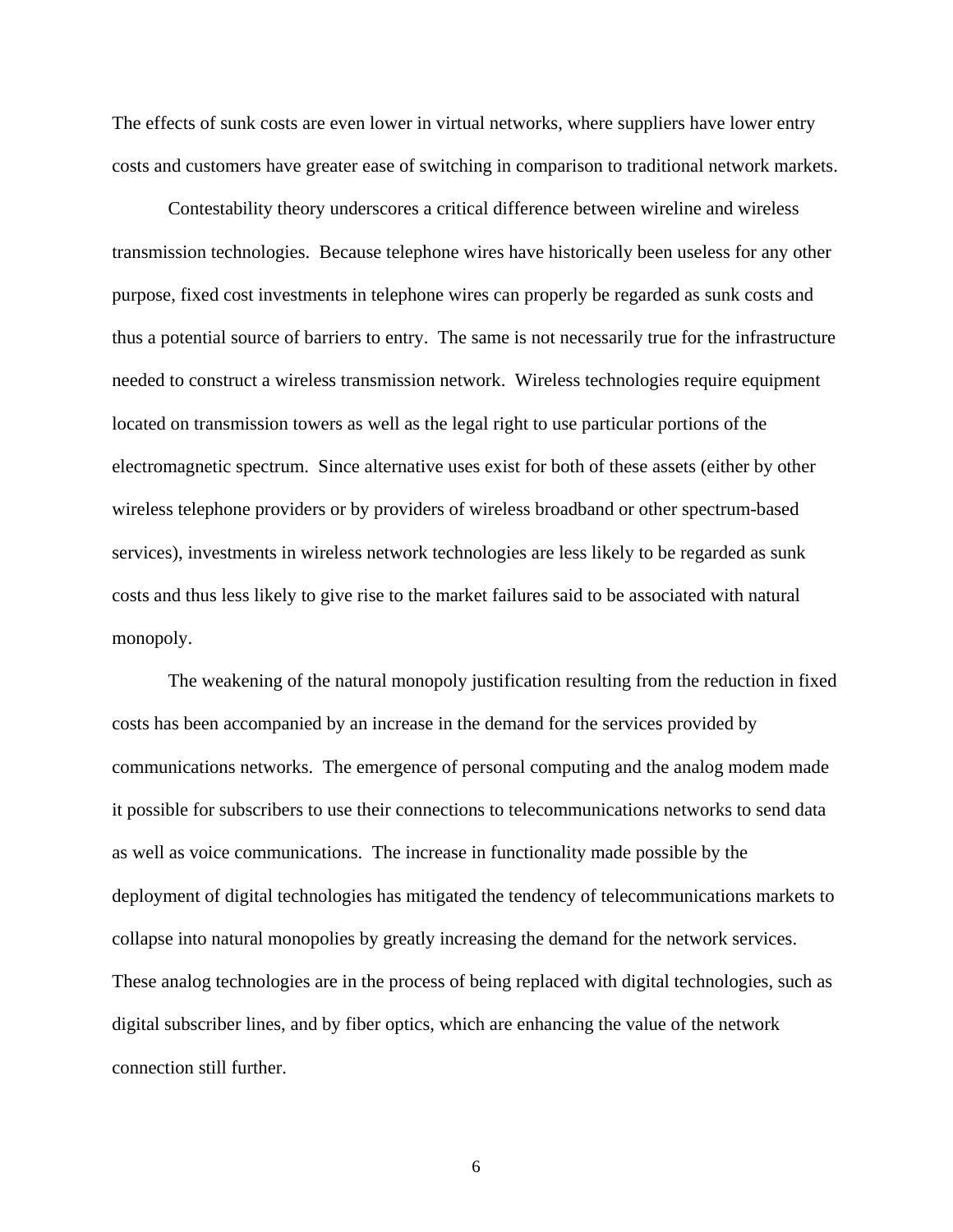The increasing packetization of communications technologies has also put pressure on the distinctions between transmission technologies, which once made sense when each medium of communications employed distinct analog encoding formats. Voice over Internet protocol (VoIP) made cable modem systems a viable competitor to the voice services provided by local telephone companies, and telephone companies are developing packet-based television services. The deployment of new transmission technologies, such as fourth-generation wireless technology Long Term Evolution (LTE) and WiMax, will increase the competitiveness of lastmile telecommunications services. Once the shift towards packetization is complete, all forms of communications will simply be different applications traveling on the same data network, and the distinctions between transmission technologies will completely collapse.

 This combination of reductions in fixed costs and increases the demand for network services has caused much of the telecommunications network to lose its natural monopoly. Multiple facilities-based providers now vie to provide telecommunications to large business enterprises. In addition, intermodal competition from different wireline and wireless technologies has the same effect on the residential and small business market as well.<sup>6</sup>

 Product differentiation also weakens or eliminates the natural monopoly justification for regulation (Spulber 1995). The concept of natural monopoly assumes that products are homogeneous so that cost efficiencies imply the need for a single provider. With product differentiation, there are consumer benefits from having multiple providers offering differentiated products. There is a tradeoff between the benefits of product variety and reductions in economies of scale. Regulatory entry barriers would favor economies of scale, but

<sup>6</sup> Distribution networks for water, natural gas, and electricity have not benefited to the same extent from improvements in transmission technologies and convergence.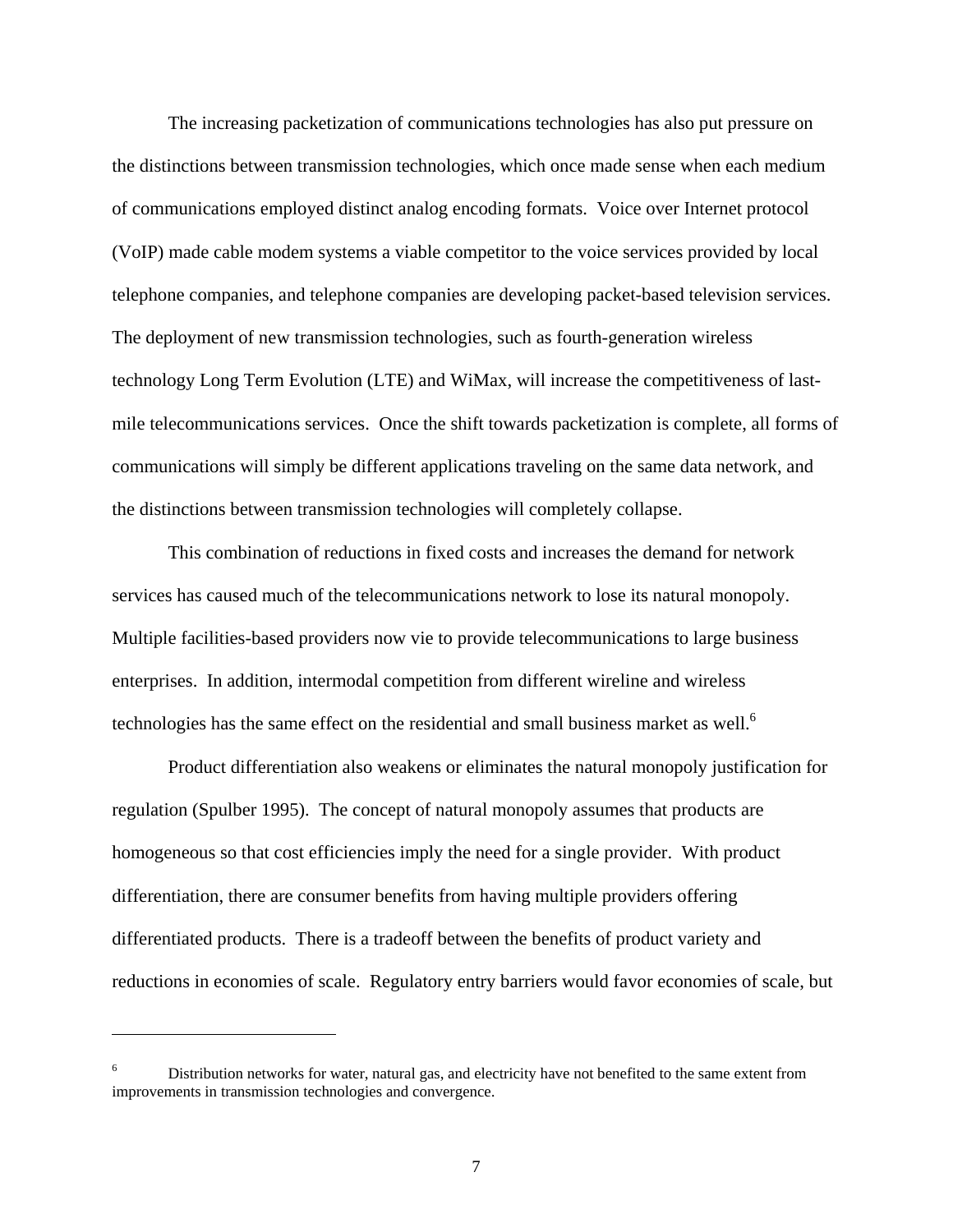would eliminate the benefits of product differentiation. With multiple providers of network services offering differentiated products, consumers benefit from competition among providers that provide services to address different consumer needs. Competition among providers also involves price competition. Product differentiation allows markets to reach equilibrium with multiple producers each producing on the declining portion of the average cost curve, as was shown by Edward Chamberlin's seminal work on monopolistic competition (1934). So long as products are differentiated, the existence of unexhausted economies of scale need not necessarily force a network to collapse into a natural monopoly (Yoo 2005). Over time, the introduction of new types of products and services by new entrants generates turnover of market leaders, further weakening the cost-based natural monopoly argument for regulation of network industry.

 Innovation also can invalidate the natural monopoly argument for regulation (Spulber 1995). The traditional natural monopoly justification for entry and price regulation is based on a static industry with a given cost function. Technological change in network industries implies that the cost function of network firms changes over time. This weakens the argument that a protected monopoly incumbent generates cost benefits due to economies of scale. Entry of more efficient firms will generate cost efficiencies even if there are reduced economies of scale. There is a tradeoff between the cost efficiencies generated by entry of innovative firms and the potential cost inefficiencies from smaller scale firms. Competition among firms over time addresses the tradeoffs between cost reductions through innovative entry and economies of scale from fewer firms.

## **C. Network Economic Effects**

 Another economic characteristic often regarded as a source of market power in network industries is *network effects*. Network effects exist when the value of a network is determined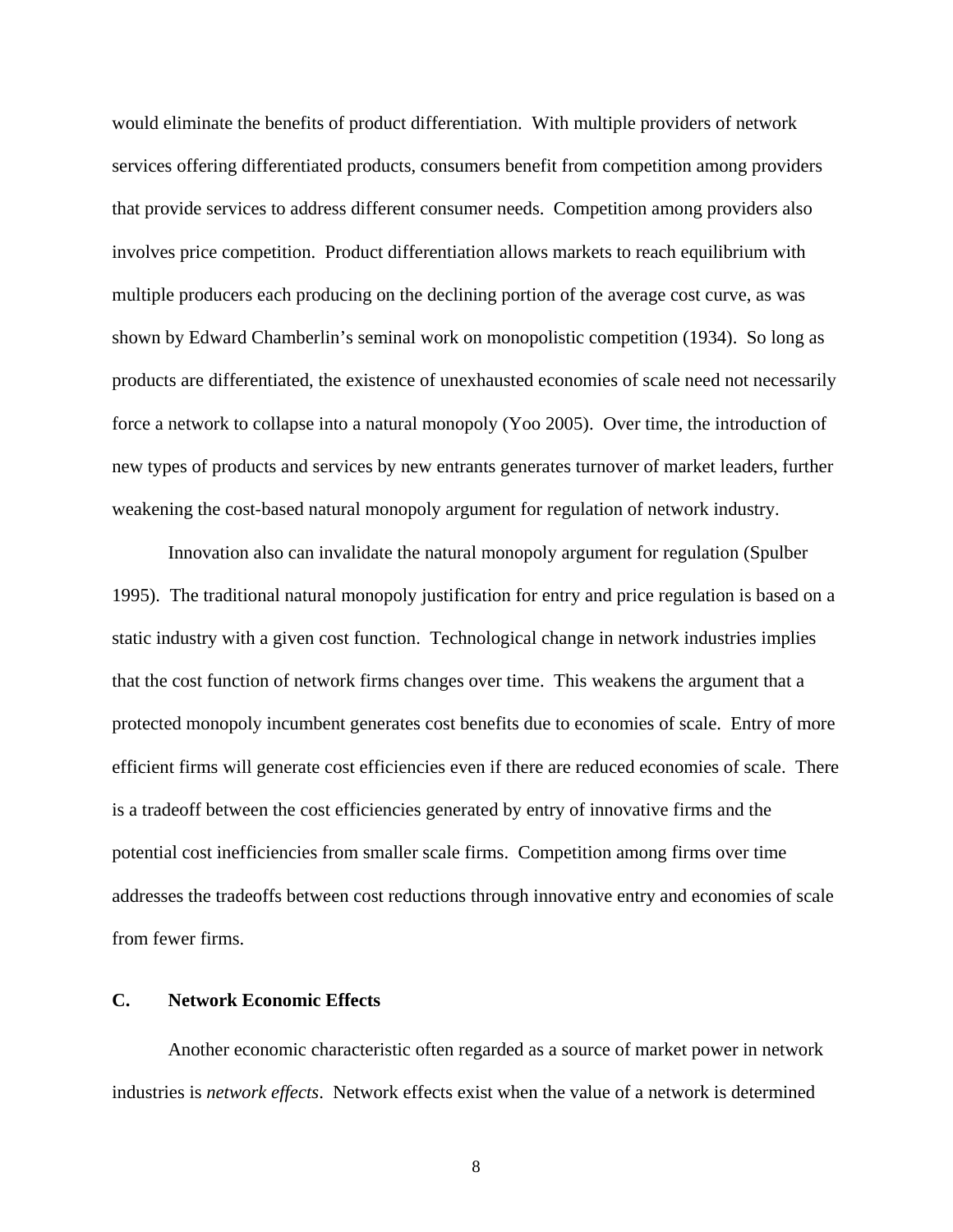not only by the services it provides, but also by the number of users connected to the network.<sup>7</sup> The notion of network effects springs from "Metcalfe's Law," which states that a network with *n* nodes has  $(1/2)n(n-1)$  potential node-to-node connections. In other words, the number of possible connections increases quadratically with the number of users, and presumably so does the number of potential transactions. If each new connection adds value, larger networks will enjoy greater returns to scale than smaller ones (Gilder 1993).

The telephone system has long been regarded as a classic example of a network that exhibits such effects, since the value of a telephone network is determined in large part by the number of people with whom one can communicate through that network. The more people that an individual subscriber can reach through the telephone network, the more valuable the network becomes. Internet-based communications networks exhibit similar networks effects because of the benefits users derive from the ability to communicate with a larger number of other users. Internet-based transaction networks also may exhibit networks effects when users derive benefits from the number of other potential trading partners on the network.

Because the Internet is a network of networks, it is often said to exhibit network economic effects, although upon closer inspection the constantly increasing returns to scale may be limited to specific networks, such as social networks, rather than the Internet itself. The ability to access the entire universe of customers need not benefit specialized businesses serving market niches, although there are advantages to serving the long tail (Brynjolfsson et al., 2006). Moreover, increases in the number of network subscribers represent a mixed blessing for applications designed to provide connectivity in that broader usage also causes congestion. The

<sup>7</sup> More generally, buyers and sellers derive cross-market benefits, which may be the result of product variety and scale effects, market liquidity, and connectivity of communications networks (cf. Spulber 2010).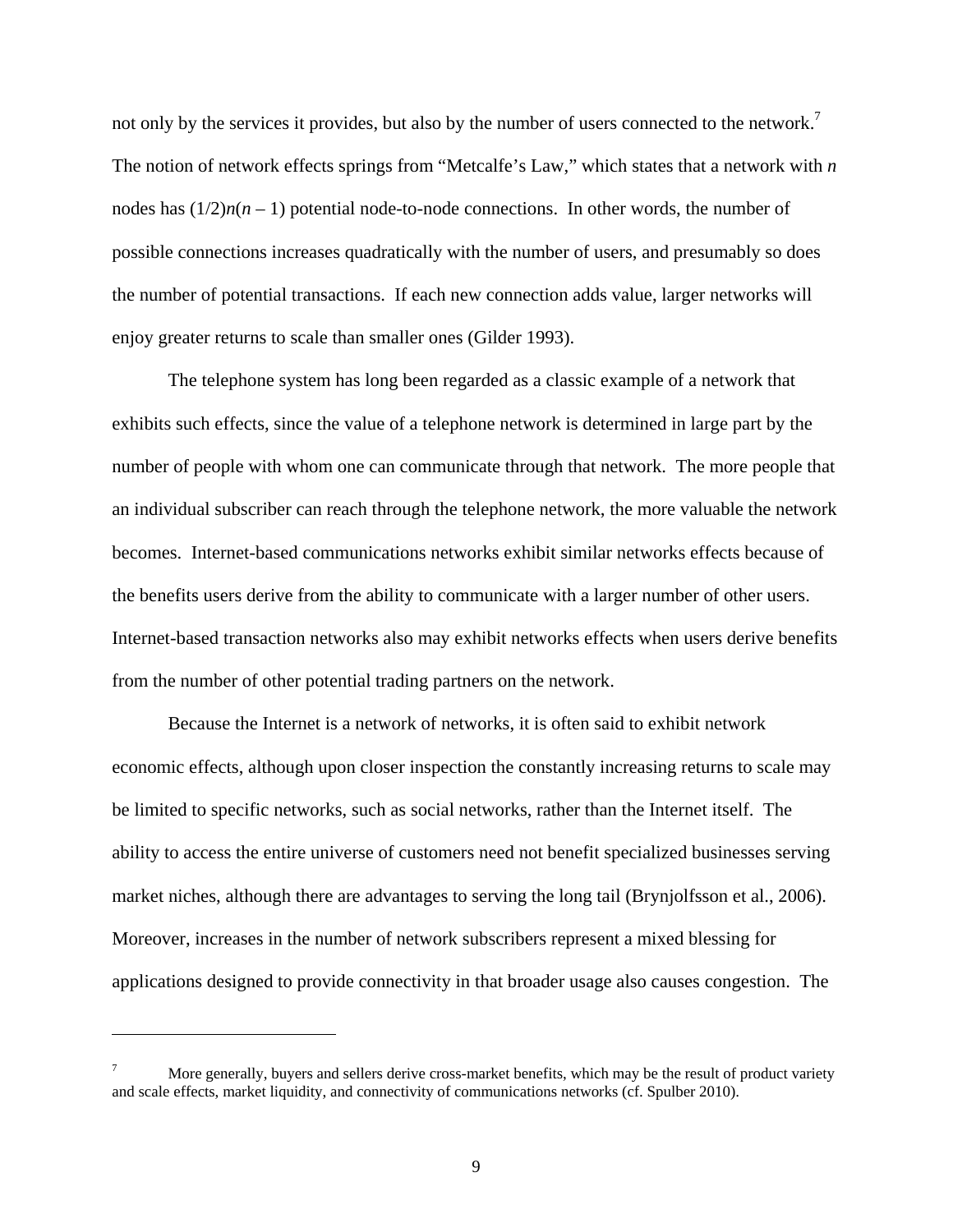existence of private networks based on the same protocols as the Internet that nonetheless do not interconnect with the public Internet underscores that many network participants do not derive significant benefits from a larger number of connections. As with natural monopoly, there is a tradeoff between the benefits of a larger network and the benefits of product variety from multiple networks (Yoo 2012b).

 Of course, the potential transactions that a network offers are very different from actual transactions. The value of such a network would be weighted by the likelihood of a transaction occurring and the potential benefits of a randomly chosen successful transaction. Thus, while the value may be proportional to the squared number of traders, the proportional weight may be very small indeed. The constantly increasing returns to scale from network effects also implicitly presumes that each new connection has equal value. Empirical research suggests that the distribution of value is far from uniform, with network users placing a disproportionately high value on a small, easily identifiable group of other users (Driscoll 2009, Adams 2012). When that is the case, the marginal returns from increases in network size will be small indeed (Yoo 2012a).

 The problem is further compounded, if the likelihood of a successful match decreases with the number of potential trading partners, for the usual reason that search costs are high and more traders can mean greater diversity and greater costs of finding a good match. If these costs increase rapidly, they can outweigh the benefits of having more members so that there can be diminishing returns to larger networks. The intensity and quality of meetings may be better at a small party than a large gathering for example. However, with many people connected to a network there are returns to mechanisms that reduce search costs. If such mechanisms exhibit economies of scale, this can restore the benefits of larger networks. For example, with many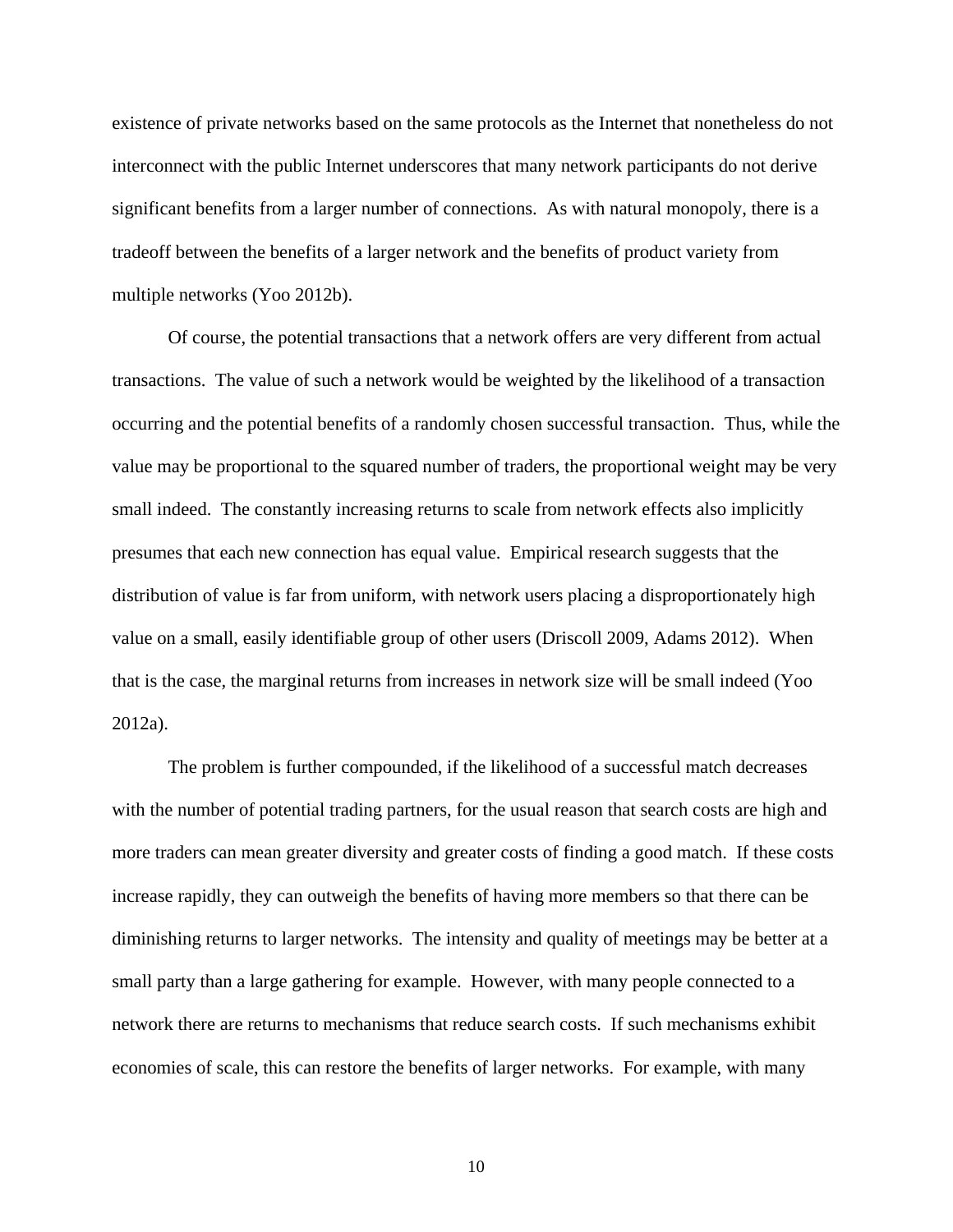people connected to a telephone network, there are benefits from telephone directories. With many people on the Internet, there are benefits from establishing search engines. However, these are subtle concepts that are very different from the idea of simply squaring the number of people with access to a network.

 Some economists contend that network effects can give rise to a kind of *externality* that can be a source of market failure. This view draws on the fact that an individual subscriber's decision to join a network creates benefits for those who have already joined the network that the new subscriber cannot internalize. New subscribers' inability to capture all of the benefits generated by their adoption decisions arguably creates a wedge between private and social benefit that may cause subscribers to forego joining a network even though the social benefits of doing so would exceed the costs. The concept of network externality thus suggests that network industries may be uniquely susceptible to market failures that may prevent the price mechanism from playing its usual role in generating efficient outcomes.

 The market failure argument is based on the notion that market actors cannot coordinate their network participation decisions. However, there are many mechanisms through which market actors can coordinate their participation decisions so as to realize the benefits of using the services of a particular network. In addition, market intermediaries including the network companies themselves provide coordination through pricing, marketing, and provision of incentives for participation such as first-party content (Spulber 2006, 2008a, 2010, Hagiu and Spulber 2012). Through direct coordination or intermediation, market participants realize the benefits of network effects and reduce or eliminate potential inefficiencies. This implies that networks effects do not involve externalities, that is, economic effects outside of market transactions.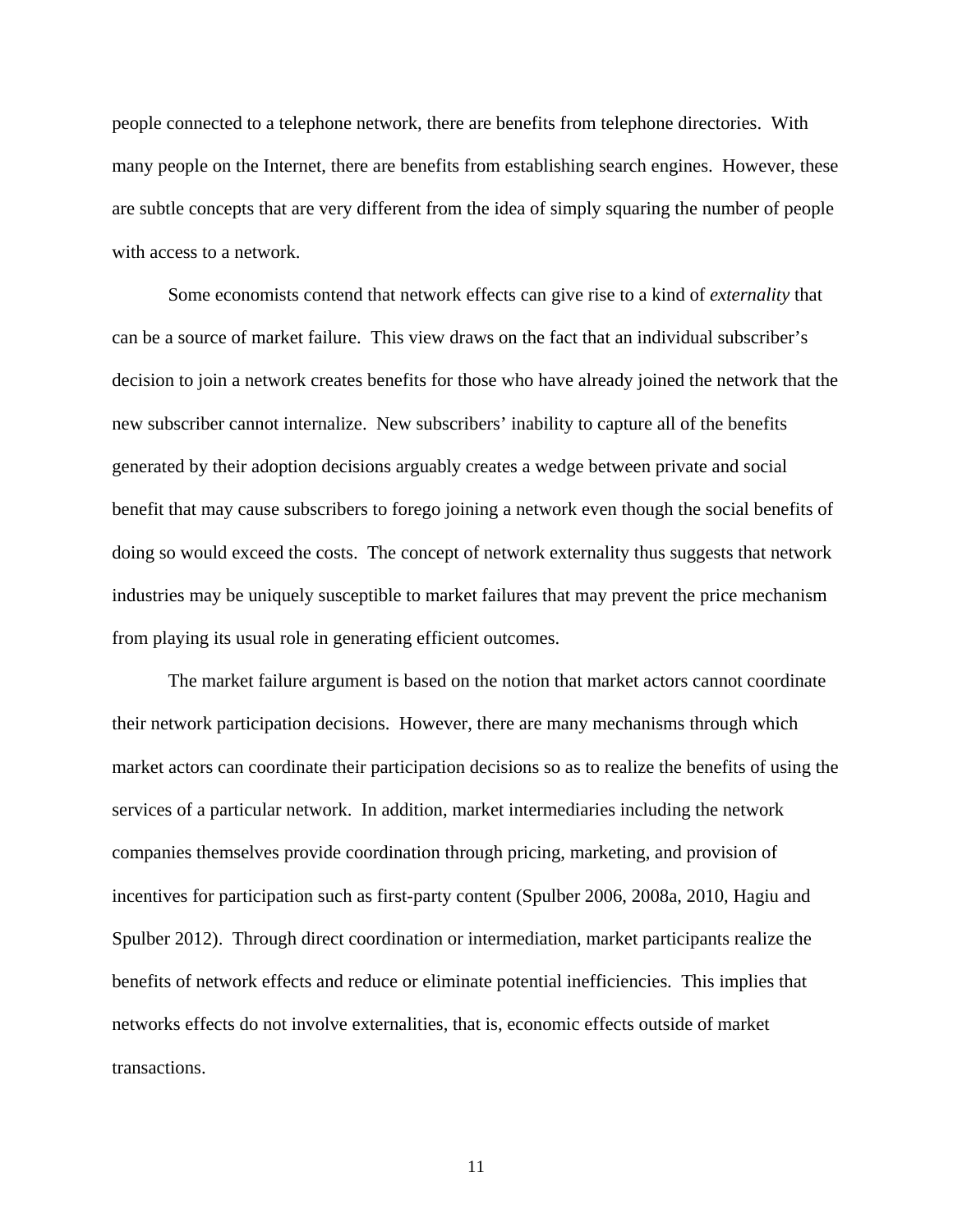Another policy concern expressed by some antitrust economists is the problem of technology lock-in. The argument is that network effects cause markets to become "locked in" to existing technologies long after the arrival of new, more efficient network technologies. However, market coordination by market participants themselves, by market intermediaries, and by network firms again addresses these network effects and mitigates concerns regarding the ability of markets to facilitate adoption of new technologies (Spulber 2008b). Understanding market coordination of technology adoption decisions helps to explain the apparent rapid technological change and the entry and exit of firms in network industries.

 Some theorists have also suggested that network effects can turn network access into a competitive weapon. By refusing to interconnect with other networks, network owners can force subscribers to choose one network to the exclusion of others. The fact that each network's value increases with the number of subscribers connected to it provides a powerful incentive for new subscribers to flock to the largest network. According to this view, network economic effects create demand-side scale economies that can be a source of monopoly power (See, e.g., Katz and Shapiro 1985, Melody 2002). One oft-cited example of this phenomenon is the attempt by the Bell System to use its refusal to interconnect to combat the emergence of competition in local telephone service following the expiration of the initial Bell telephone patents in 1893. Presumably, refusing to interconnect with independent local telephone system would protect the Bell System's market share by ensuring that it would remain the largest (and thus the most valuable) local telephone provider.

 A review of the theoretical literature reveals that arguments that network economic effects inexorably lead to market failure are too simplistic (Yoo 2002). Even if, for the sake of argument, network effects were to create externalities, a consumer's decision to switch to a new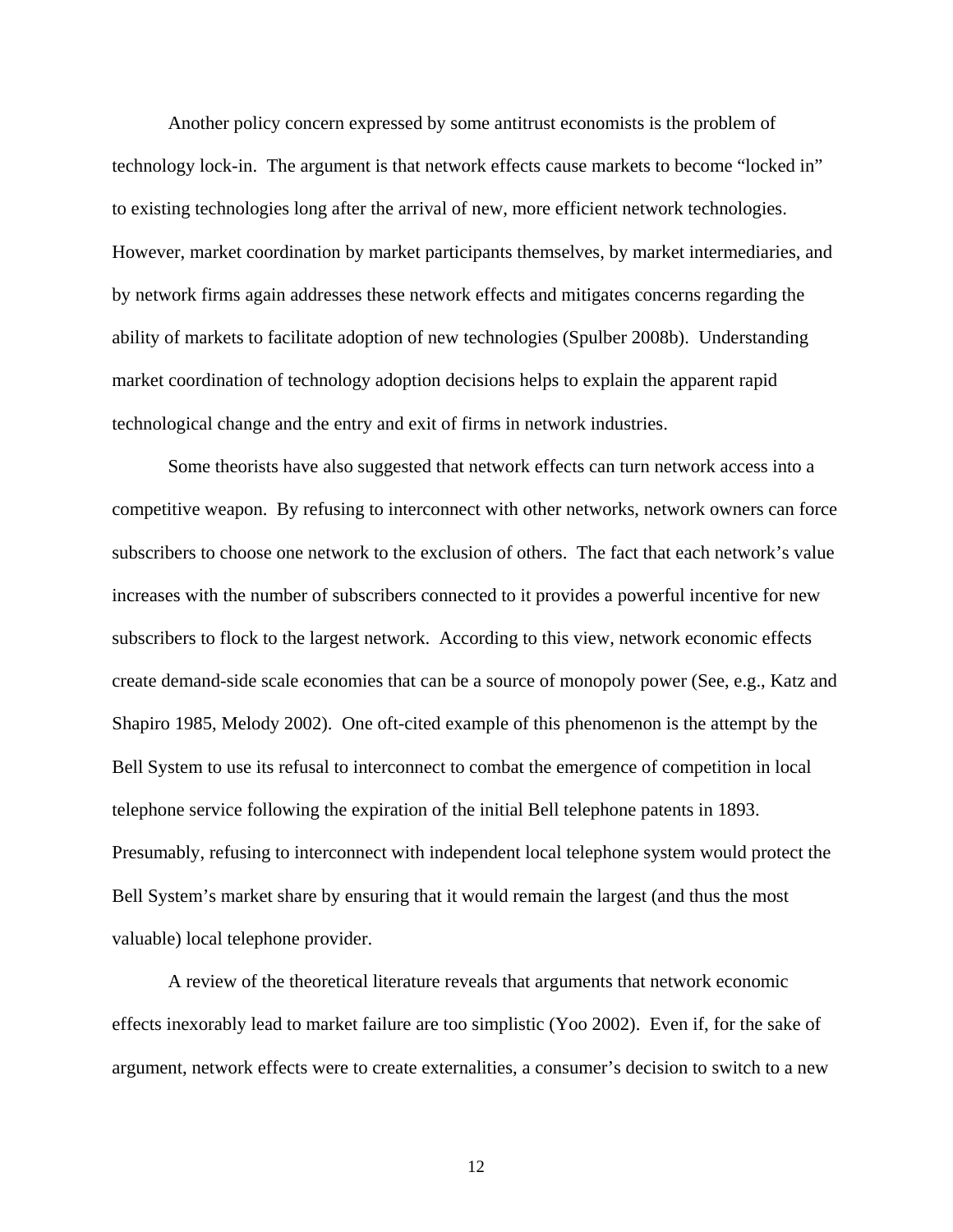network actually gives rise to two distinct and countervailing effects. On the one hand, the decision to join a network enhances the value of the new network for those already connected to that network and those who will join that network in the future. The inability to capture all of the benefits created by its network adoption decision would give rise to a positive externality that can cause a consumer to refuse to join a new network even when it would be socially beneficial for it to do so, a phenomenon sometimes called *lock in* or *excess inertia*.

 At the same time, the decision to join a new network also lowers the value of the old network by reducing the number of people using it. In effect, switching to a new network imposes costs on those connected to the old network that the person switching networks does not bear. This may make that individual willing to adopt a new technology even when the costs to society exceed the benefits, a situation variously called *excess momentum* or *insufficient friction*. It is thus possible that network effects could make users too reluctant as well as too willing to change networks. Which is the case depends upon which of these two countervailing effects dominates (Farrell and Saloner 1986a, Katz and Shapiro 1992). As already argued, coordination among market participants helps to address either of these potential consequences of network effects.

 In addition, the alleged market failures identified by some economic models depend on the assumption that the relevant markets are either dominated by a single firm or highly concentrated (Katz and Shapiro 1986, Besen and Farrell 1994, Crémer, Rey, and Tirole 2000). Conversely, in markets composed of a small number of similarly sized networks, individual networks have strong incentives to interconnect (Katz and Shapiro 1985, Faulhaber 2005, Vanberg 2009). An implication of these models is that policymakers should undertake a detailed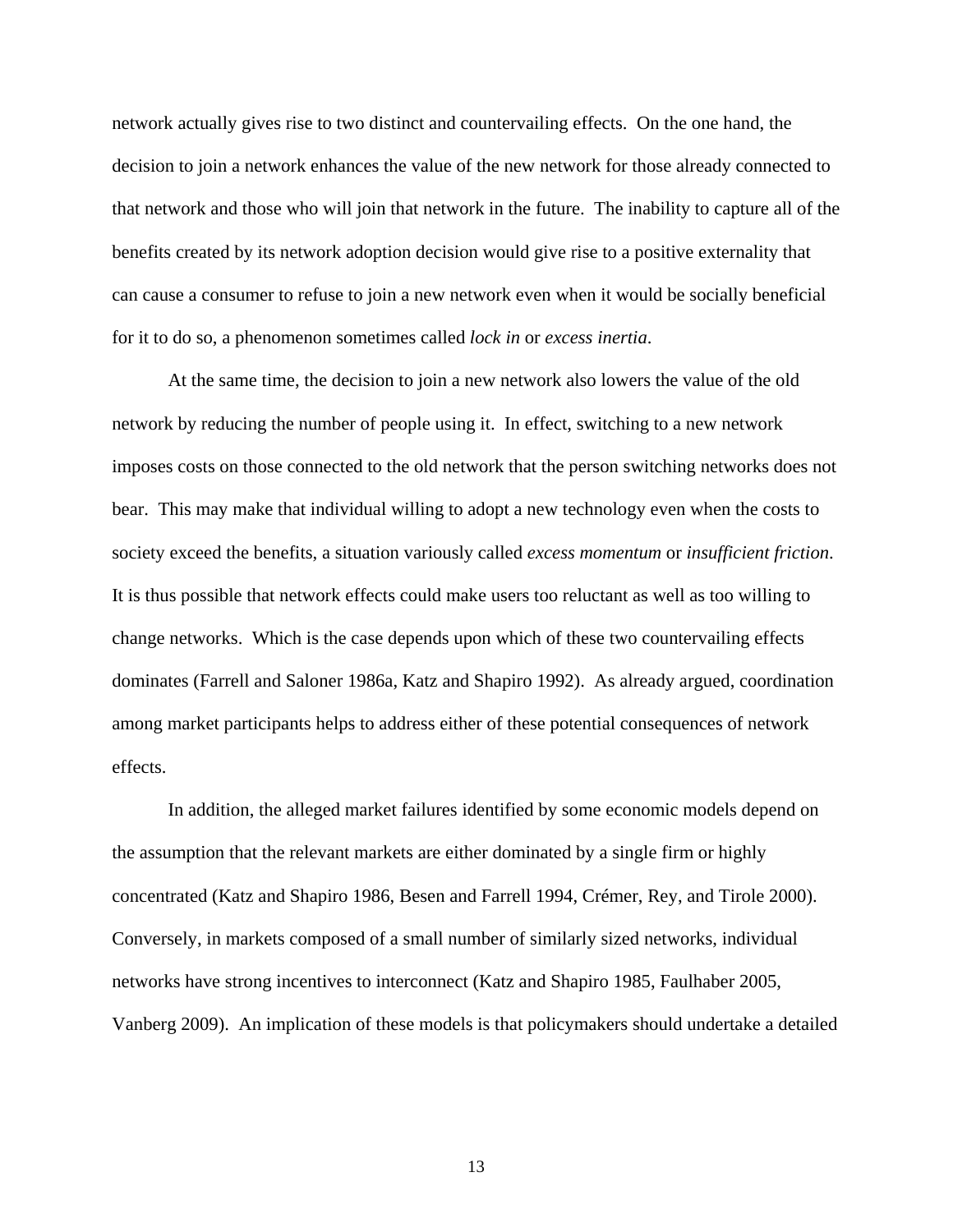examination of the structure of the relevant market before relying on network economic effects to impose antitrust liability.

 The economics literature indicates that private ordering may well prove quite robust in solving any problems created by network effects (Spulber 2008a). One major reason is that with respect to telecommunications networks, potential network effects arise through direct connections to a physical network that is established and owned (Katz and Shapiro 1985, Farrell and Saloner 1985). Thus, even though individual users may not be in a position to internalize all of the benefits created by their network adoption decisions, the network owner will almost certainly be in a position to do so. The existence of a single network owner allows potential problems associated with network effects to be solved by placing property in the hands of a single owner and protecting it with well-defined property rights (Coase 1960, Hardin 1968). Any benefits created by network participation can thus be internalized and allocated through the direct interaction between the network owner and network users (Liebowitz and Margolis 1994, Spulber 2008a). The benefits of property rights in addressing network effects extend to markets with competition among network owners (Liebowitz and Margolis 1994).

 Even assuming for the sake of argument that circumstances permit network effects to give rise to the problems of monopolistic dominance and technological lock-in, other features of the market and the structure of consumer preferences might mitigate, if not eliminate, these adverse effects. For example, the market may also dislodge an existing network technology so long as the new network provides additional value that exceeds the value derived from the size of old network (Farrell and Saloner 1986b, Katz and Shapiro 1994). This particularly true, given that, after networks have captured a sufficient number of subscribers, the marginal benefit from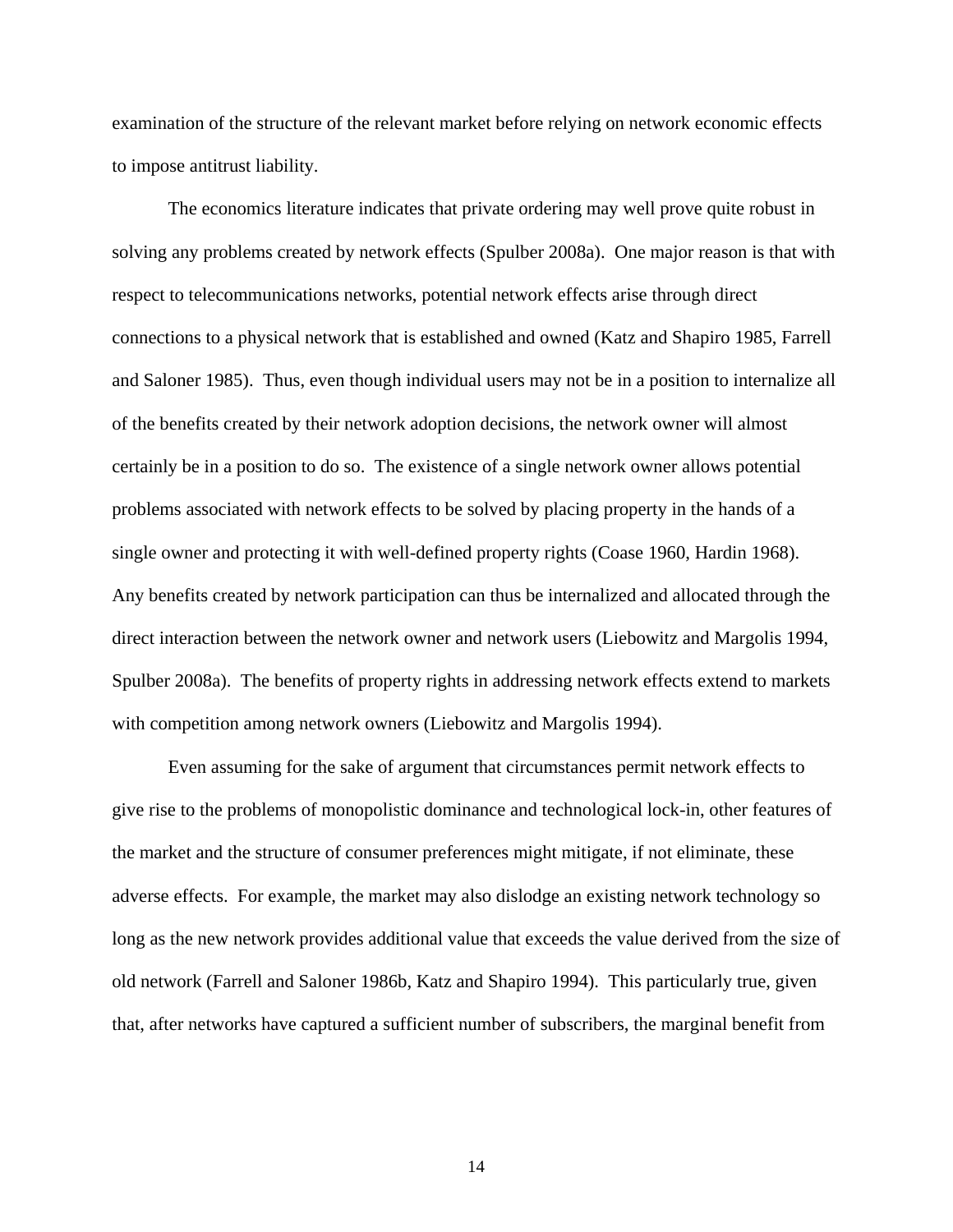adding another subscriber is likely to be low, which would greatly reduce the magnitude of any potential externality.

 Heterogeneity of buyer preferences and product differentiation affect the outcome in markets with network effects. As Michael Katz and Carl Shapiro (1994, 106) have noted, "Customer heterogeneity and product differentiation tend to limit tipping and sustain multiple networks. If the rival systems have distinct features sought by certain customers, two or more systems may be able to survive by catering to consumers who care more about product attributes than network size. Here, market equilibrium with multiple incompatible products reflects the social value of variety." With network effects, expectations of market actors affect participation rates but coordination among market participants can shape expectations (Hagiu and Spulber 2012). In a growing market, participation will reflect anticipation of the extent of the network in the future rather than the current extent of the network (Katz and Shapiro 1992, Shapiro 1995, Liebowitz and Margolis 1996).

 The existence of large users may further mitigate any problems caused by network effects. If a single user controls a significant portion of the network, that user would be able to internalize more of the benefits of its adoption decision, which would help minimize any slippage caused by the existence of the network externality. Furthermore, because large users are in a position to capture a disproportionate share of the benefit resulting from the adoption of a new technology, they have significant incentives to make the investments needed to shift towards the new technology (Katz and Shapiro 1994). Indeed, formal models of such market structures indicate that "the sponsor of a new technology earns greater profits than its entry contributes to social welfare. In other words, markets with network externalities in which new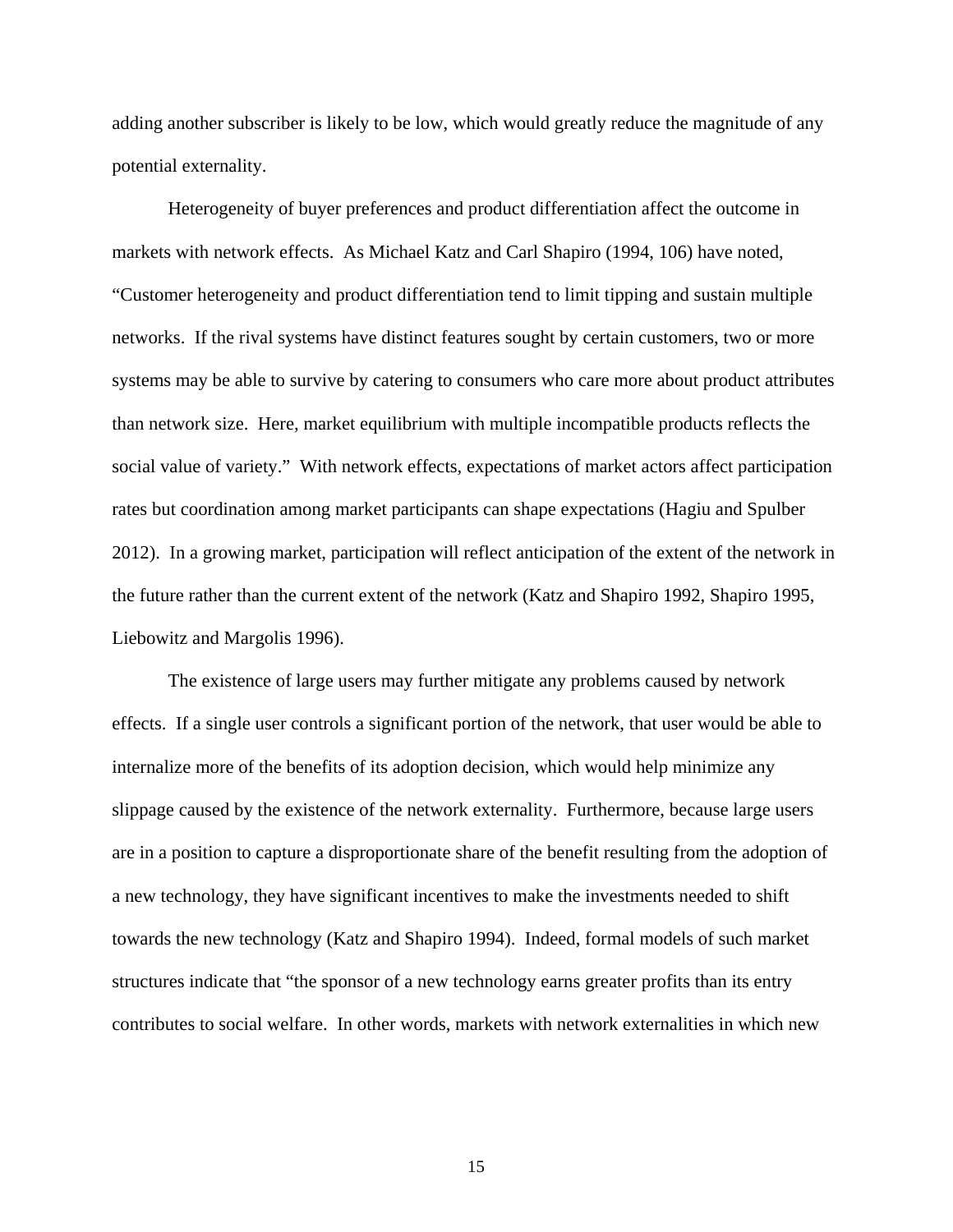technologies are proprietary exhibit a bias towards new technologies" (Katz and Shapiro 1992, 73).

 Determining the optimal number of networks and the optimal timing of technological change requires a careful balance of the relevant costs and benefits. Antitrust policymakers should bear in mind the relevant tradeoffs. A single network can involve monopoly rents, but can also offer benefits from standardization, interoperability, complementary products, and lower transaction costs. Conversely, competition lowers firms' market power while increasing transactions costs and reducing some of the benefits of standardization, interoperability, and complementary products. Accordingly, some delay in the introduction of new products may reflect efficiency, not market failure.

 The fact that markets seem fully capable of resolving most of the potential market failures identified by the theoretical literature on network economics suggests that any attempt to remedy these supposed problems through regulation and antitrust should be approached with considerable caution. Indeed, it would seem appropriate to insist on empirical proof that such problems actually exist before considering governmental action to redress them. More detailed examinations of the facts surrounding the examples of anticompetitive problems stemming from network economic effects typically cited in the literature raise serious questions about their empirical foundations (Liebowitz and Margolis 2001, Spulber 2008a, 2008b).

 Lastly, even proof of the existence of the necessary empirical preconditions for networkinduced market failure would not necessarily support intervention. Consider, for example, the manner in which antitrust law would attempt to solve the problems of technological lock-in. Such intervention would necessarily require the government to replace winners in the real-world technological marketplace with what it believed represented the superior technology. Moreover,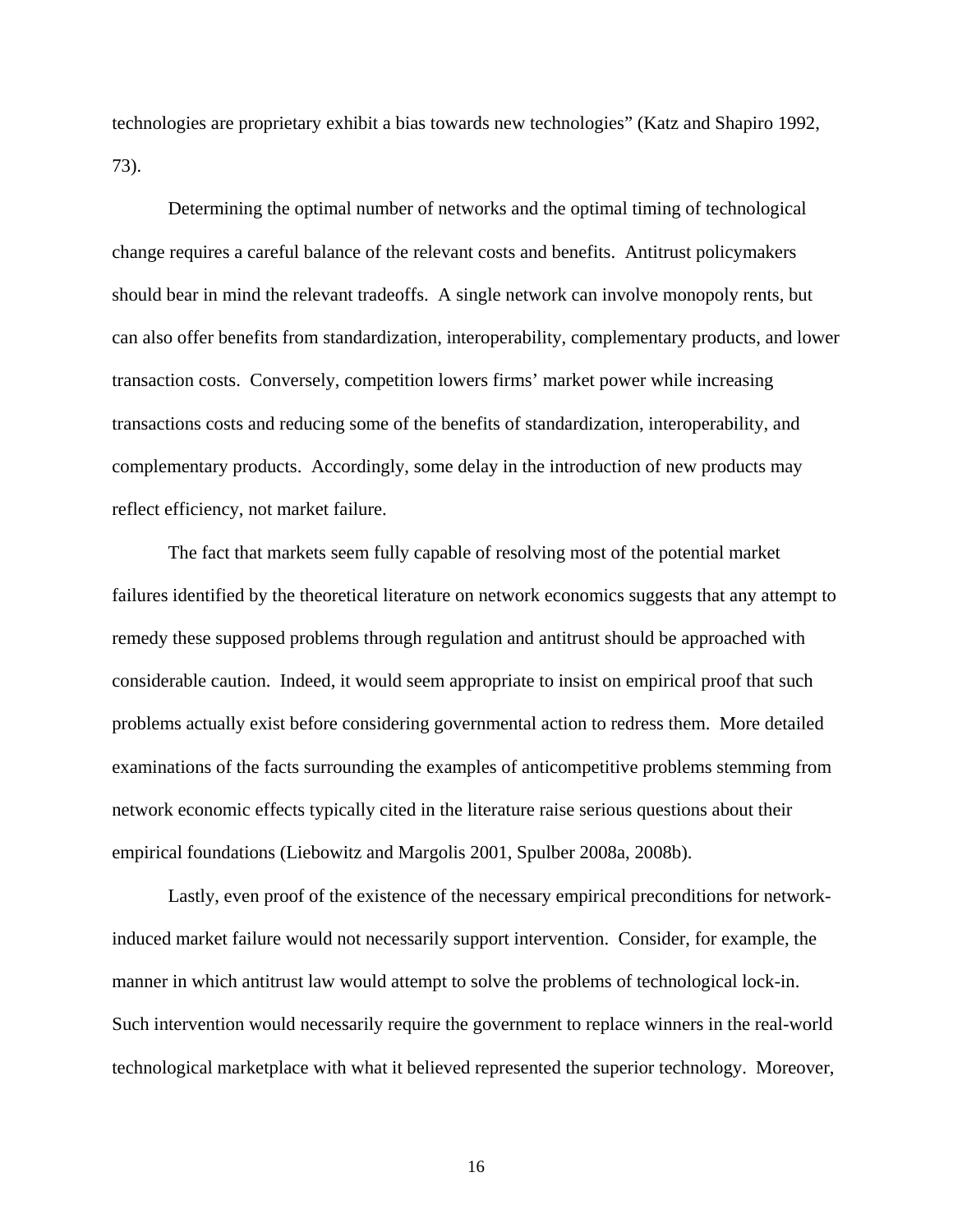in order to be effective, the government must do so at an early stage in the technology's development, when making such determinations is the most difficult. Courts would also typically have to make such determinations on extremely thin information that in most cases would be provided by parties with a direct interest in the outcome. In addition, decisionmakers would have to insulate themselves from the types of systematic biases traditionally associated with political decisionmaking processes. It is for these reasons that even supporters of network externality theories caution that governmental intervention might well make the problem worse, not better (Katz and Shapiro 1994, Bresnahan 1999).

#### **D. Vertical Exclusion**

 The possibility of market power in one market raises the possibility that a network provider could use its market power in that market to harm competition in a vertically related market. This could be done either through vertical integration or through a vertical contractual restraint involving exclusive dealing, territorial restrictions, tying, or some similar restriction.

 As noted above, technological developments have substantially reduced the likelihood that any network provider will wield monopoly power in many network industries. The same forces that are increasing the competitiveness of every portion of the telecommunications industry eliminate the plausibility that any network provider will have a dominant market position to use as leverage over an adjacent market.

 At the same time, the conventional wisdom with respect to vertical exclusion has undergone a sea change over the past half century. While economic theorists during the 1950s and 1960s were quite hostile toward vertical integration, vertical integration is now generally recognized to be less problematic than previously believed. (For overviews, see Chapter 30 and Yoo 2002.)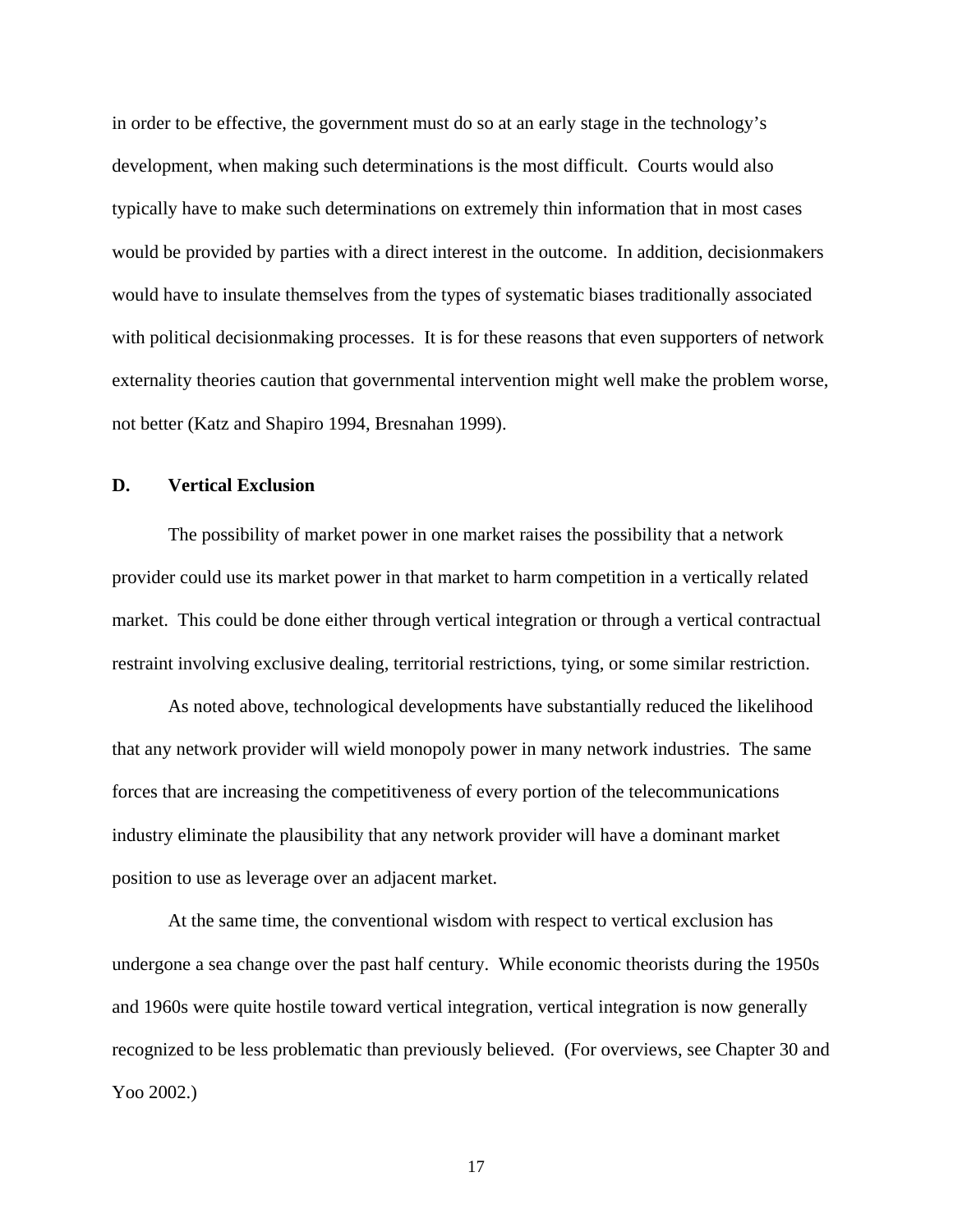The driving force behind this transformation is the emergence of the so-called "one monopoly rent theorem," which holds that monopolists have little, if any, incentive to engage in vertical exclusion. Because there is only one monopoly profit available in any vertical chain of production, a monopolist can capture all of that profit without having to resort to vertical integration simply by charging the monopoly price (Director and Levi 1956, Bowman 1957). Moreover, it is impossible to state a coherent theory of vertical exclusion unless two structural preconditions are met. First, the firm possesses monopoly power in one market (typically called the *primary market*), since without such power the network owner would not have anything to use as leverage over the upstream market for complementary services (Director and Levi 1956). Second, the market into which the firm seeks to exercise vertical exclusion (called the *secondary market*) must be protected by entry barriers. If no such barriers to entry exist, any attempt to raise price in the secondary market will simply attract new competitors until the price drops back down to competitive levels (Posner 1976). Unless these structural preconditions are met, the most that vertical integration would do is rearrange distribution patterns.

 Since that time, the "post-Chicago" school of antitrust law and economics has used game theory to identify exceptions to the one monopoly rent theorem under which vertical integration can harm competition. Most of these exceptions are the result of highly stylized assumptions that do not match well with these industries (Yoo 2008). Even more interestingly, these models presuppose the existence of dominant-firm and oligopoly market structures in the primary market, which necessarily presuppose that both the primary and secondary markets are highly concentrated and protected by entry barriers (See, e.g., Salinger 1988, Hart and Tirole 1990, Ordover, Salop, and Saloner 1990, Riordan 1998). In the absence of such structural features, these formal models recognize that vertical integration may be just as likely to lower prices and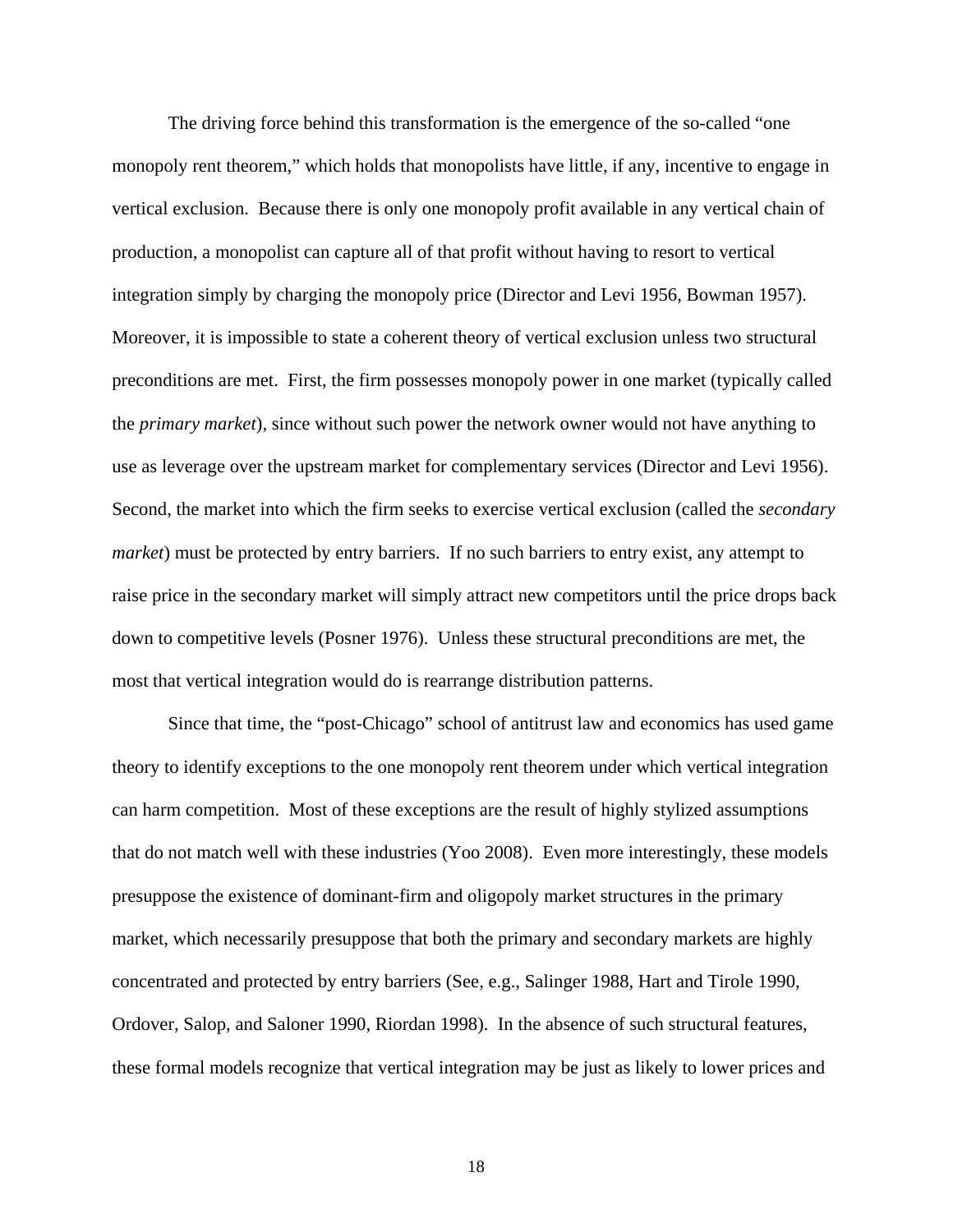increase welfare and that the ability of existing players or new entrants to expand their outputs will be sufficient to defeat any attempt to increase prices above competitive levels (Salinger 1991, Riordan and Salop 1995). The post-Chicago literature has thus done little to disturb the basic conclusions that vertical integration is unlikely to harm competition unless the relevant markets are concentrated and protected by entry barriers.

 Economic theorists have increasingly recognized that vertical integration could yield substantial efficiencies. For example, if two layers of a vertical chain of distribution are monopolistic or oligopolistic, firms in each layer will have the incentive to try to extract the entirety of the available supracompetitive returns, which could lead to a final price that would be even higher than the monopoly price. Vertical integration can eliminate this so-called double marginalization problem, since a company that spans both layers would rationalize the decisionmaking between the two levels of production and would avoid the uncoordinated action that would make supracompetitive pricing even worse (Spengler 1950).

 In addition, to the extent that the inputs can be used in variable proportions, any attempt to charge supracompetitive prices for one input creates incentives for firms to substitute alternative inputs whenever possible. The resulting substitution creates an alternative potential source of inefficiency, as production processes deviate from the most efficient input mix. Allowing the provider of the monopolized input to vertically integrate into manufacturing can allow it to prevent inefficient input substitution (Vernon and Graham 1971). The welfare implications of input substitution are ultimately ambiguous, since prohibiting input substitution enhances the monopolist's ability to exercise market power, which can create welfare losses sufficient to offset the welfare gains from preventing customers from deviating from the most efficient input mix (Schmalensee 1973, Hay 1973, Warren-Boulton 1974).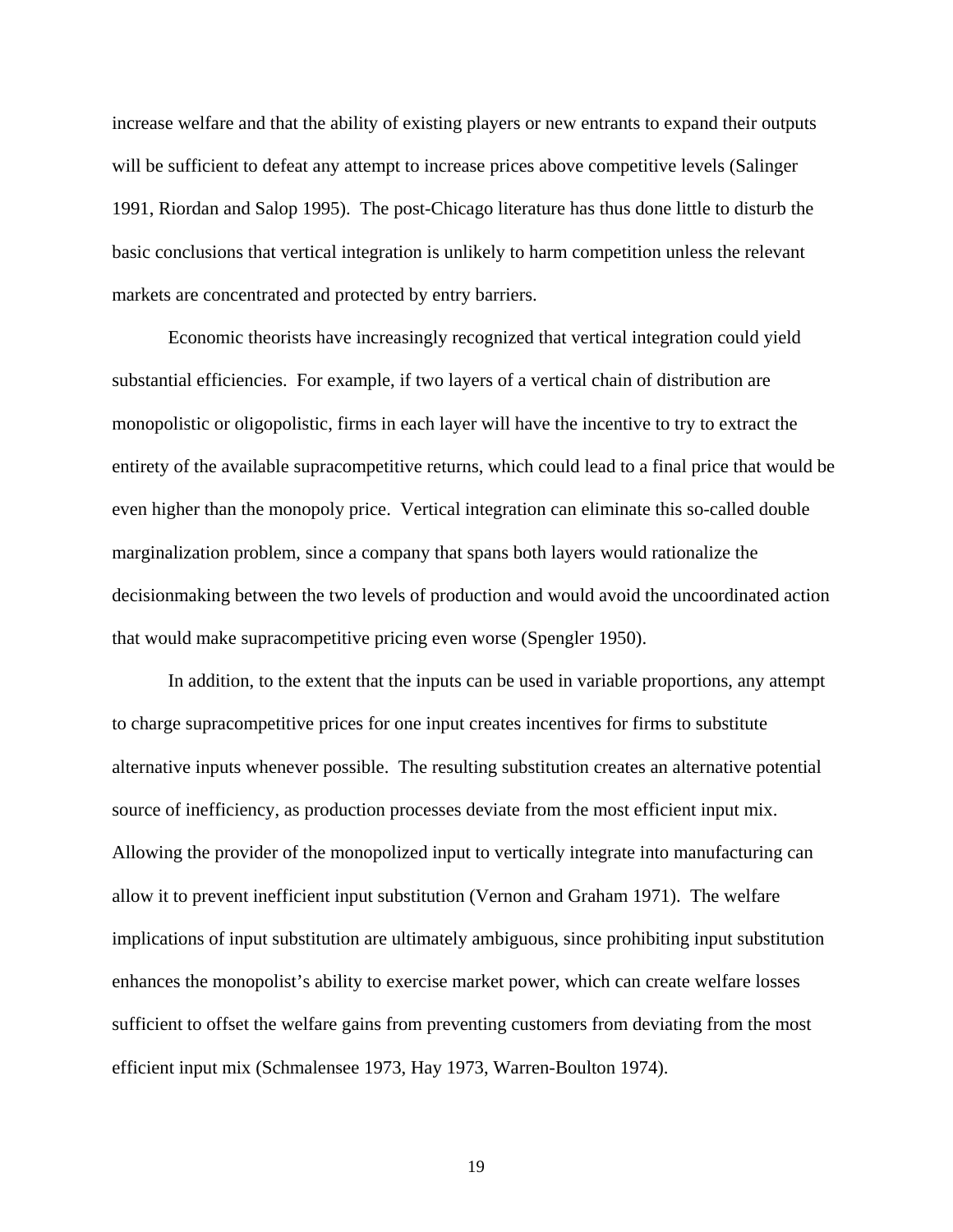Finally, scholars building on Coase's seminal work on the theory of the firm (1937) have demonstrated how vertical integration can reduce transaction costs. One example is the elimination of free riding. For example, suppose that a firm manufactures a technically complicated product that requires significant presale services (such as the demonstration of the product). Telser (1960) argues that retailers will have the incentive to shirk in providing such services in the hopes that other retailers will bear the costs of providing such services. If all retailers respond to these incentives in the same way, the total amount of presale services will fall below efficient levels. A manufacturer facing the possibility of such free riding can either rely on a vertical contractual restraint that specifies the level of presale services that each retailer is required to offer or can vertically integrate into distribution. Either solution effectively aligns the retailers' incentives with the manufacturers'. The Supreme Court embraced precisely this rationale in *Sylvania*.

 Determining whether a particular form of vertical integration will enhance or reduce economic welfare is thus an empirical question that turns on the particular market structure and the nature of the available efficiencies. A recent survey of the empirical literature on vertical integration found that the existing studies overwhelmingly support the proposition that vertical integration and vertical restraints tend to promote, rather than harm, competition (LaFontaine and Slade  $2007$ ).<sup>8</sup> The conventional wisdom has now largely abandoned its hostility toward vertical integration. The manner in which technology is in the process of increasing the competitiveness of network industries and the real efficiencies from vertically integration has effectively undercut the threat of vertical exclusion as a justification for imposing antitrust liability.

 $\overline{a}$ 

<sup>8</sup> For surveys of the empirical literature on vertical restraints that draw similar conclusions, see Cooper et al. (2005) and LaFontaine and Slade (2008).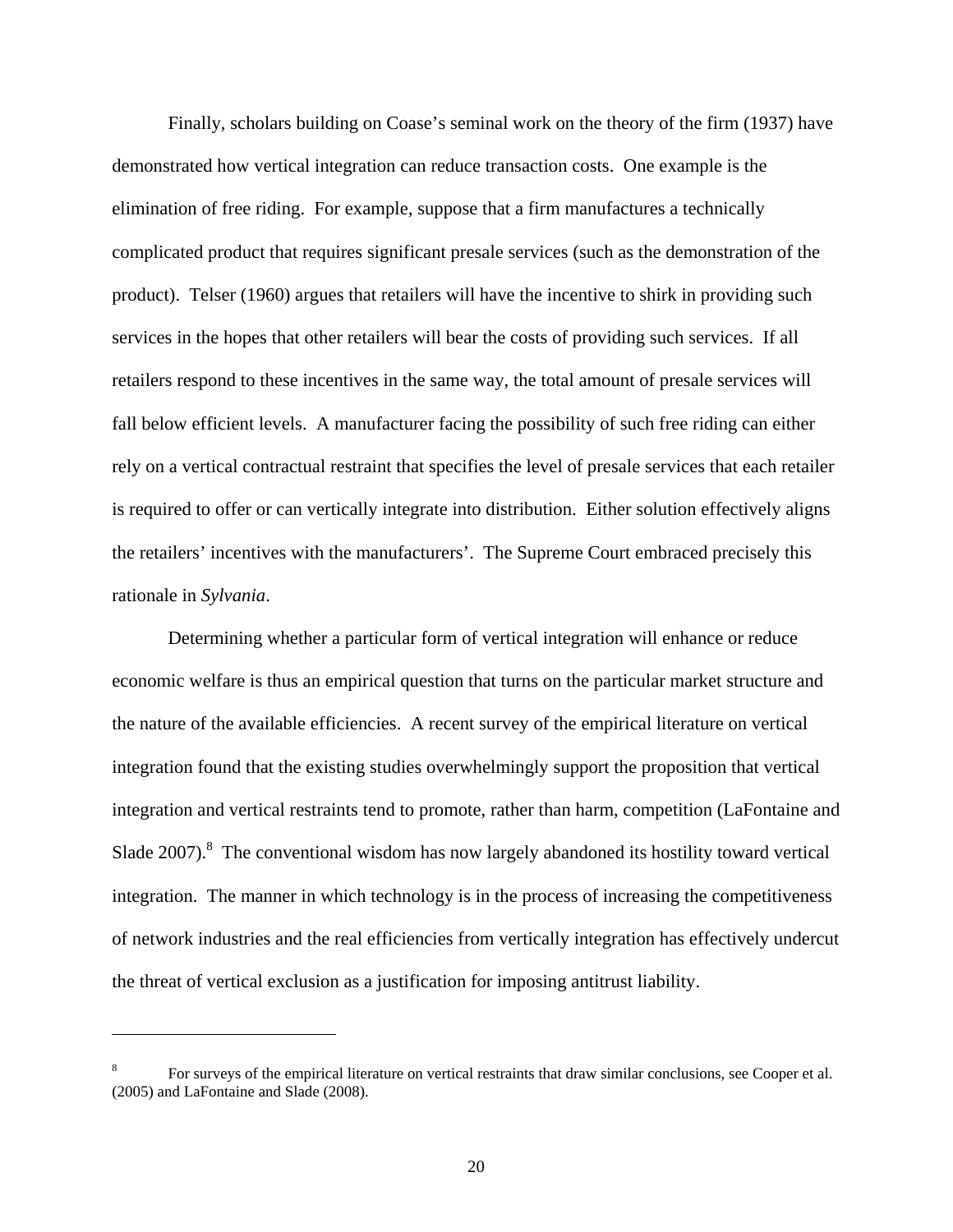### **E. Dynamic Efficiency**

 All of the rationales discussed up to this point focus on the most efficient way to organize the network that already exists. In focusing on allocating the network that already exists today, these rationales overlook the equally (if not more) important question of how to create incentives to invest in new network technologies that will comprise the optimal network of tomorrow. In other words, antitrust may have to tolerate some degree of *static inefficiency* in order to promote *dynamic efficiency*.

 As one noted treatise observes, U.S. antitrust law reflects "a uniquely American, marketaffirming response to [market] power" that "assumes that strong incentives promote efficiency" and that in the absence of entry barriers, market power "will erode under the pressure of market developments." Indeed, high prices can play a key role in promoting competition, because "where supracompetitive pricing accompanies power, erosion of the power is thought to be more likely because high prices signal the need, and promise a reward, for entry" (Sullivan and Grimes 2006, 84–85). In effect, short-run static efficiency losses must be tolerated if necessary to promote long-run dynamic efficiency gains from innovation and successive entry.<sup>9</sup> Imposing antitrust liability whenever firms earn supracompetitive returns would eliminate the primary impetus for competitive entry, in which case the supply curve would never shift outwards in order to bring the market back into long-run equilibrium.

 Moreover, forcing network owners to share the benefits of their investments with their competitors or limiting the prices they can charge their channel partners would dampen the incentives to invest in alternate network capacity. In effect, forcing a monopolist to share its

9

 $\overline{a}$ 

For a discussion of antitrust and dynamic efficiency, see Sidak and Teece (2009).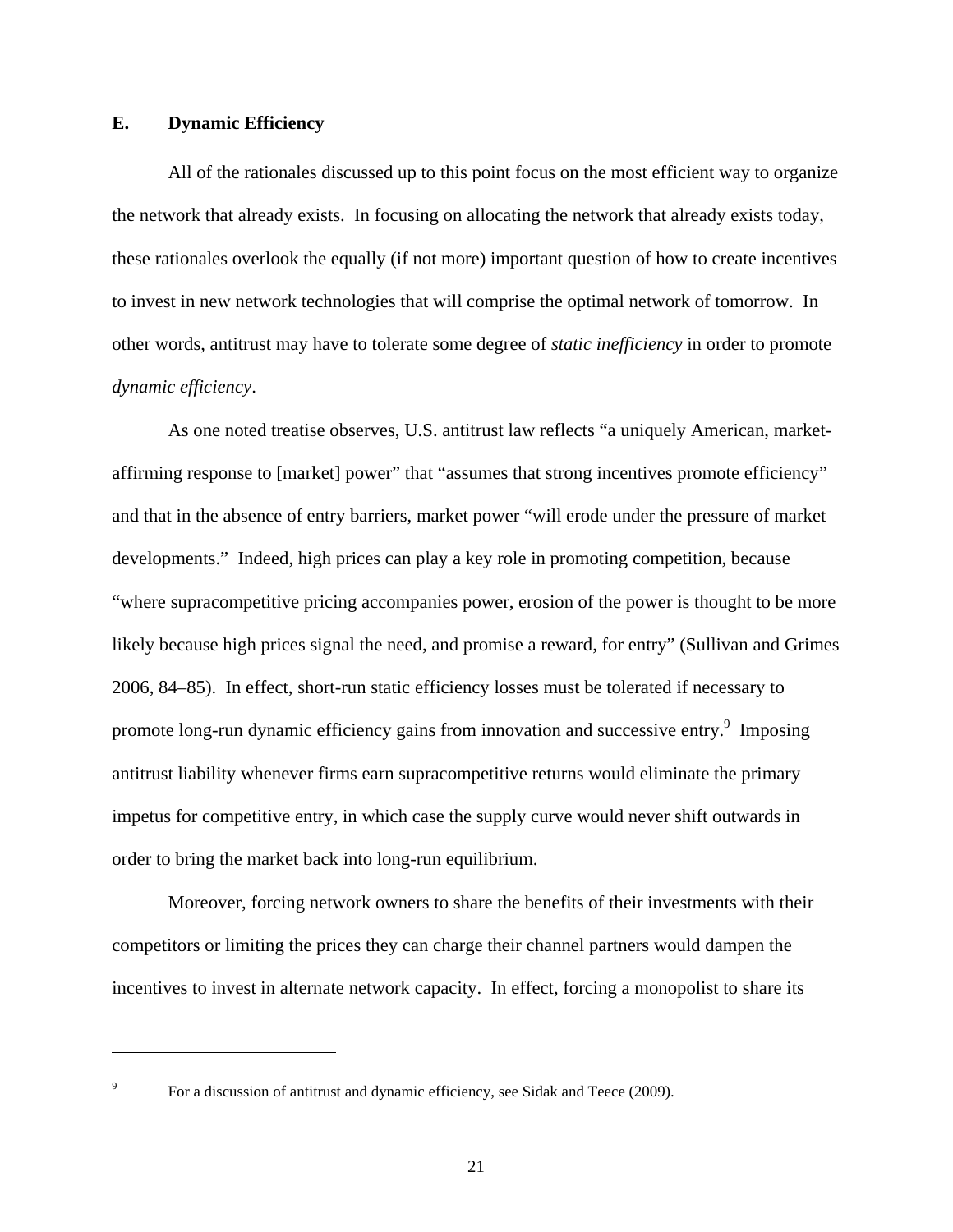network rescues other firms from having to provide or obtain the relevant input for themselves. As a result, it can have the perverse effect of entrenching a network monopoly by forestalling the emergence of the substitute capacity. This is particularly problematic in technologically dynamic industries, in which the prospects of developing new ways either to circumvent or to compete directly with the alleged bottleneck are the highest. Such a surrender to the monopoly only makes sense if competitive entry is infeasible.

 Although some scholars have asserted that because the dynamic efficiency gains will be compounded over time, they will necessarily exceed the short-run static efficiency losses (Ordover and Baumol 1988), this approach seems too simplistic. Whether the dynamic efficiency gains will dominate the static efficiency losses depends on the relative magnitude of the gains and losses, the speed of entry, and the appropriate discount rate. That said, a number of institutional considerations militate in favor of the dynamic efficiency side of the balance. For example, calibrating the prices needed to implement rate regulation and access regulation will necessarily require the government to engage in an exquisite exercise in line drawing that requires a careful and fact-intensive balance of opposing considerations. This is made all the more complicated by rapid changes in network technology and in consumer demand for network services.

 Antitrust policy must carefully balance these offsetting considerations. The alternative would be to allow the short-run supracompetitive returns to stimulate entry by alternative lastmile providers whenever such entry is possible. It is for this reason that courts and policymakers have been reluctant to compel access to a resource is available from another source, even if it is only available at significant cost and in the relatively long run (Areeda and Hovenkamp 2006).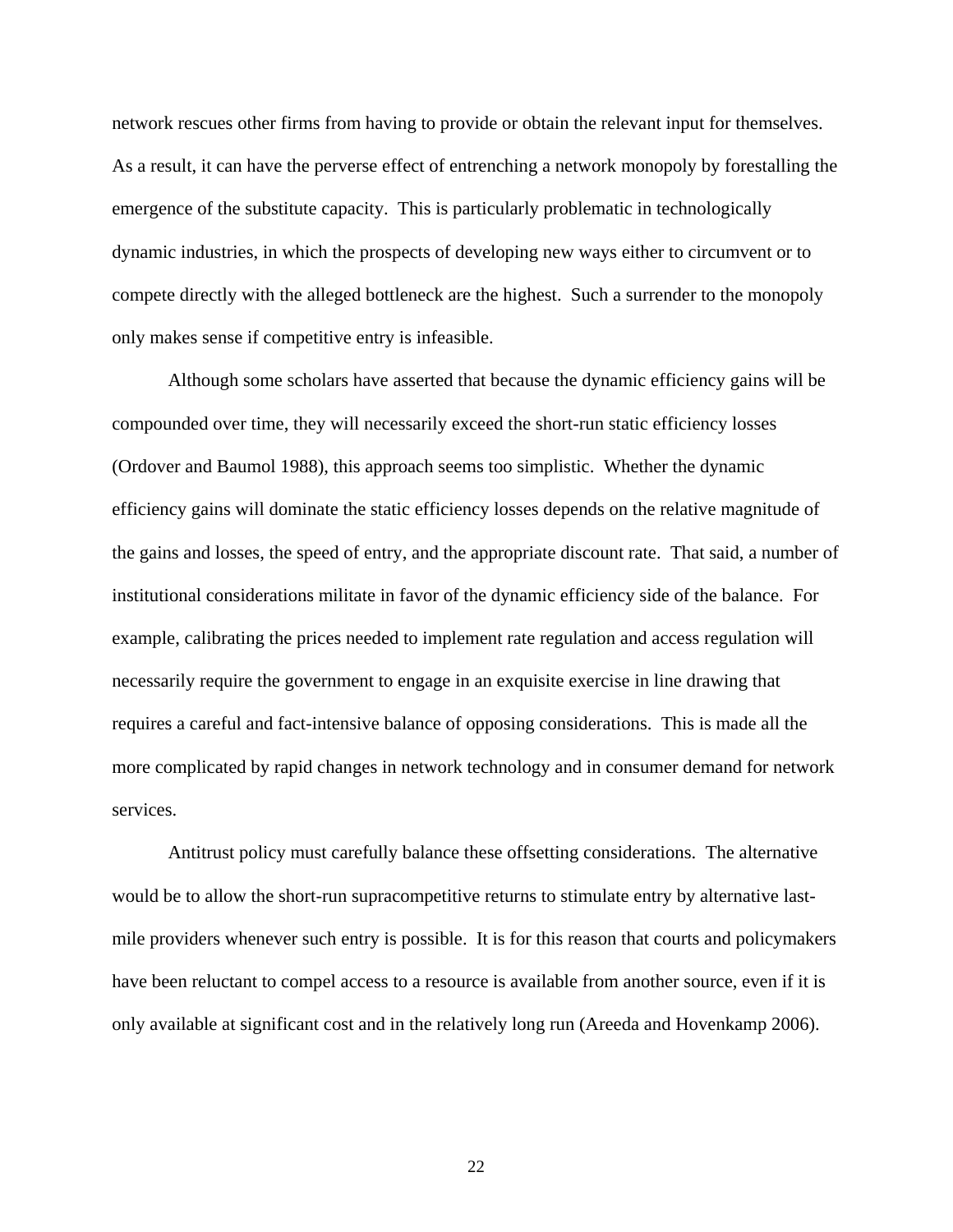### **F. Implications for Antitrust Policy**

 The economic critique has important implications for the doctrines and remedies that antitrust courts have applied to network industries. In particular, these insights affect the reliance on structural separation as a remedy and on the essential facilities doctrine as a cause of action.

#### 1. Structural Remedies/Vertical Separation

 One of the most common remedies sought during antitrust litigation in network industries is structural separation. For example, the 1956 consent decree settling the second major case against AT&T abandoned the government's initial request for divestiture of AT&T's equipment subsidiary, opting instead to restrict AT&T to furnishing common carrier communications services. The 1982 court order that broke up AT&T required that the local telephone services that remained monopolized be structurally separated from the portions of the business in which competition had become possible: long distance, telephone equipment, and "information services" that combined transmission with data processing. More recently, the federal government initially asked the court hearing the case against Microsoft to require the company to spin off its applications businesses into a separate subsidiary.

 The rationale generally given for imposing structural separation is that rate regulation may encourage firms to vertically integrate into unregulated lines of business that they can bundle with the regulated service and for which they can charge the monopoly prices denied them by regulation (See, e.g., U.S. Department of Justice 1984, *Jefferson Parish* (O'Connor, J., concurring in the judgment)). In such cases, it is arguably appropriate to impose what is sometimes called the "Bell Doctrine" or "Baxter's Law," which prohibits vertical integration in order to isolate and quarantine the monopolist (Joskow and Noll 1999, Farrell and Weiser 2003).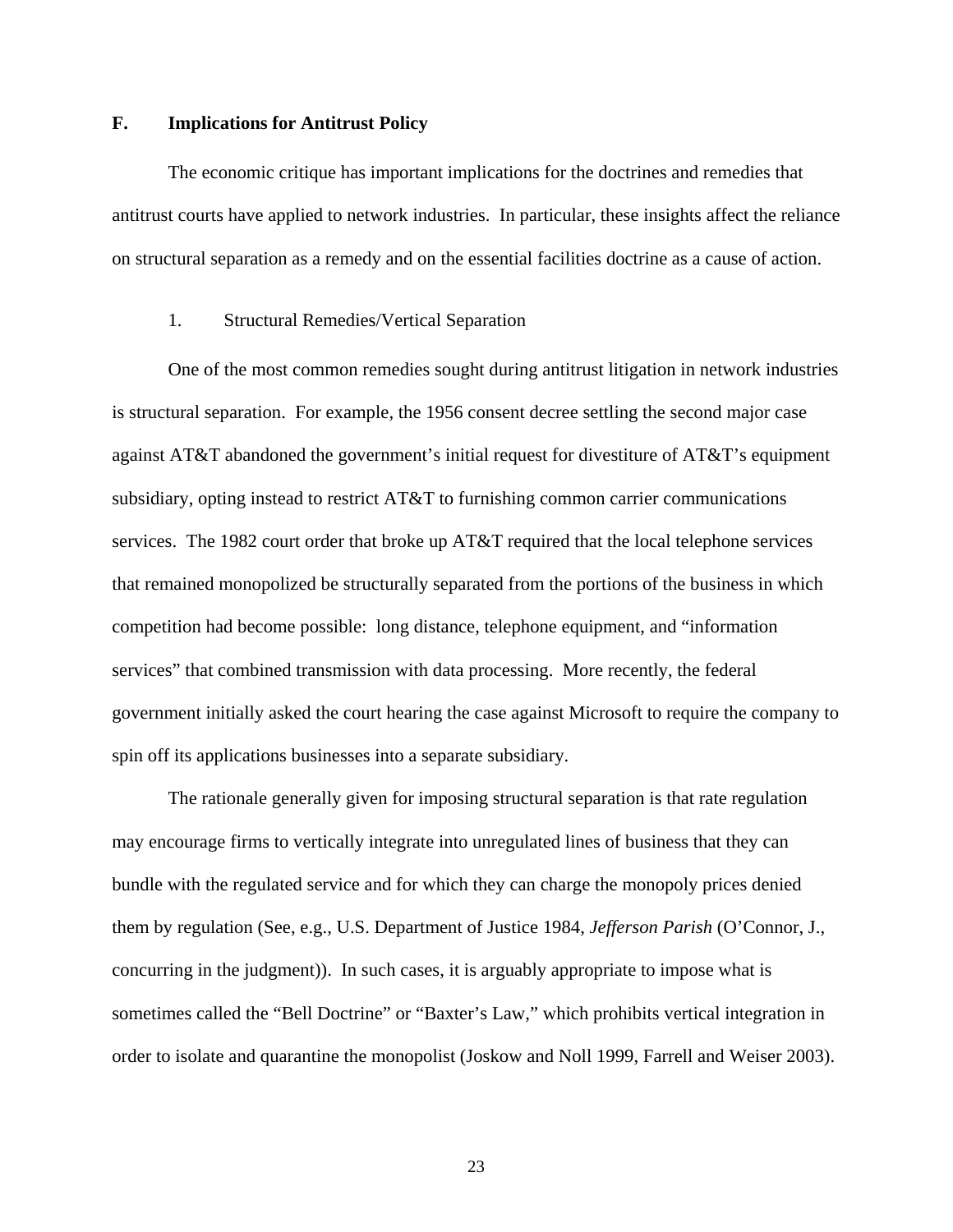A more subtle version of this argument exists when a firm subject to cost-of-service rate regulation provides an unregulated service that shares joint costs with the regulated service. In that case, a monopolist can attempt to allocate a disproportionate amount of the joint costs onto the regulated service and recover those costs through its regulated rates, which is a possibility given the inherent arbitrariness and uncertainty surrounding methodologies for allocating joint costs. Shifting a disproportionate amount of the joint costs onto the regulated market also allows firms to reduce the size of the markup to cover joint costs included in the prices charged in the unregulated market. The firm's nonvertically integrated competitors, however, charge prices that reflect costs and competition in the unregulated market (Farrell 1996, Sullivan 1996, Huber, Kellogg, and Thorne 1999, Joskow and Noll 1999).

 The traditional solution to these problems is to prohibit network providers from offering any unregulated services. A less severe restriction is to require network providers to segregate their regulated services into a separate subsidiary and to require that subsidiary to offer carriage to others on the same terms that it offers carriage to itself. Structurally separating the regulated business from the unregulated business limits the network owner's ability to shift costs from its unregulated service to its regulated service. Forcing the regulated subsidiary to negotiate interconnection agreements through arm's length transactions also eliminates the ability to use bundling of regulated and unregulated services to avoid rate regulation and makes nondiscrimination easier to detect and enforce.

 Structural separation requirements have proven exceedingly difficult to administer. For example, the court overseeing the implementation of the 1982 decree breaking up AT&T was bombarded with hundreds of requests to waive the decree's line of business restrictions (Huber, Kellogg, and Thorne 1999). These requests often took from three to four years to process, with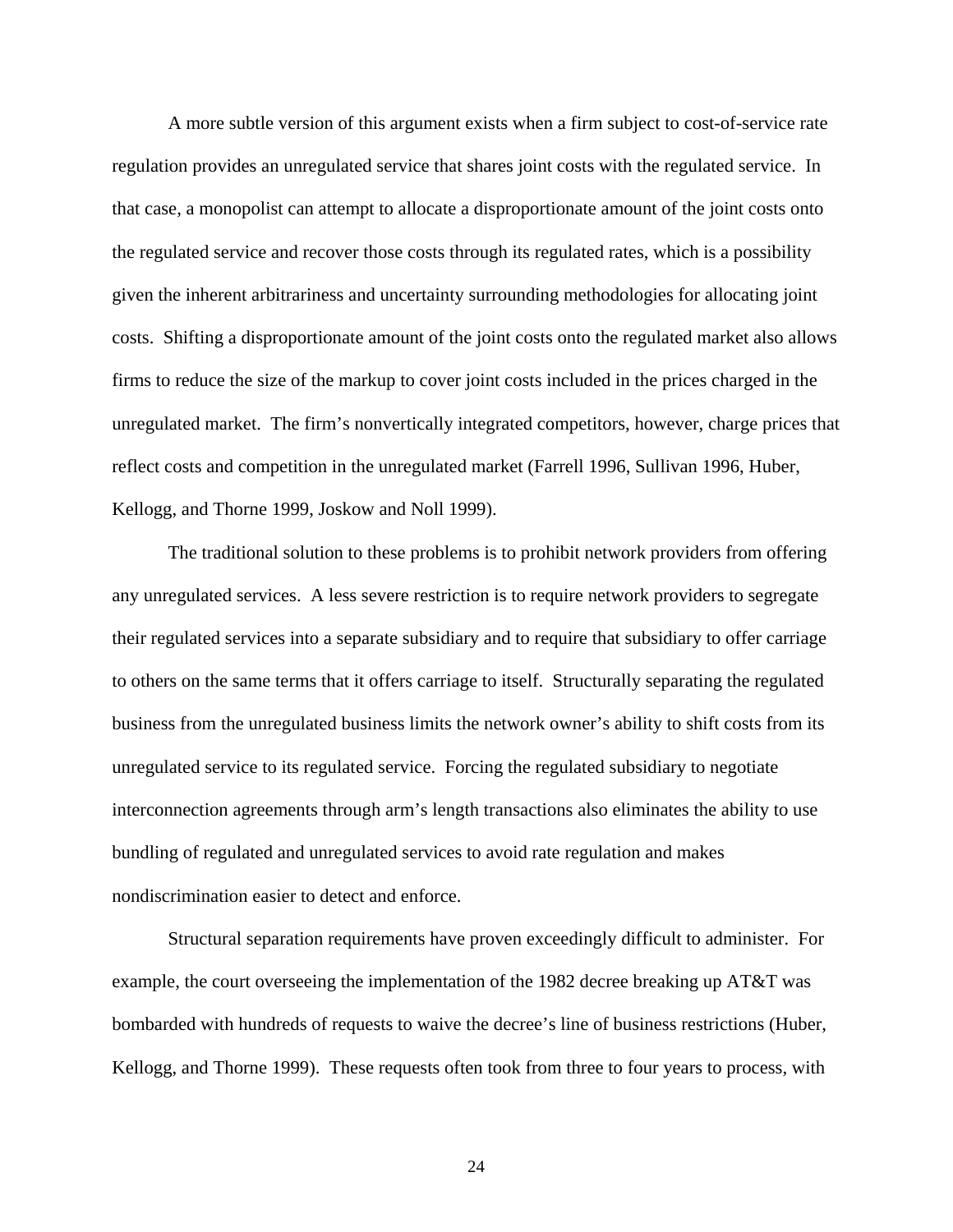estimates of the total welfare loss associated with these delays exceeding \$1 billion (Rubin and Dezhbakhsh 1995, Hausman 1997).

 The logic inherent in this approach suggests that regulation and the resulting quarantine should be limited only to those services that are inherently noncompetitive. Doing so would allow competition to determine outcomes to the greatest extent possible. This rationale thus presumes that the scope of regulation should constantly contract over time, as technological change and increases in demand open larger portions of the telecommunications industry to competition.

 This dynamic quality of the scope of regulation explains much of the history of telecommunications policy. As noted earlier, initially the entire telephone system was regarded as a natural monopoly. As a result, the entire network was subjected to rate regulation. Over time, it became clear that equipment manufacturing was not subject to the high fixed costs traditionally associated with natural monopoly and was instead potentially open to competition. The emergence of microwave and satellite transmission also lowered the fixed costs of providing long distance service by allowing new long distance entrants like MCI to compete without having to establish a nationwide network of high-volume telephone lines. As it became clear that each of these markets was now open to competition, the FCC released them from rate regulation and prohibited regulated entities from offering them on an integrated basis. Eventually, the only portion of the telecommunications industry that remained subject to rate regulation was local telephone service. Over time, even that premise has come under fire, as wireless has reduced the fixed costs needed for transmission and as computer processing has reduced the fixed costs of switching. The growing constriction of the scope of rate regulation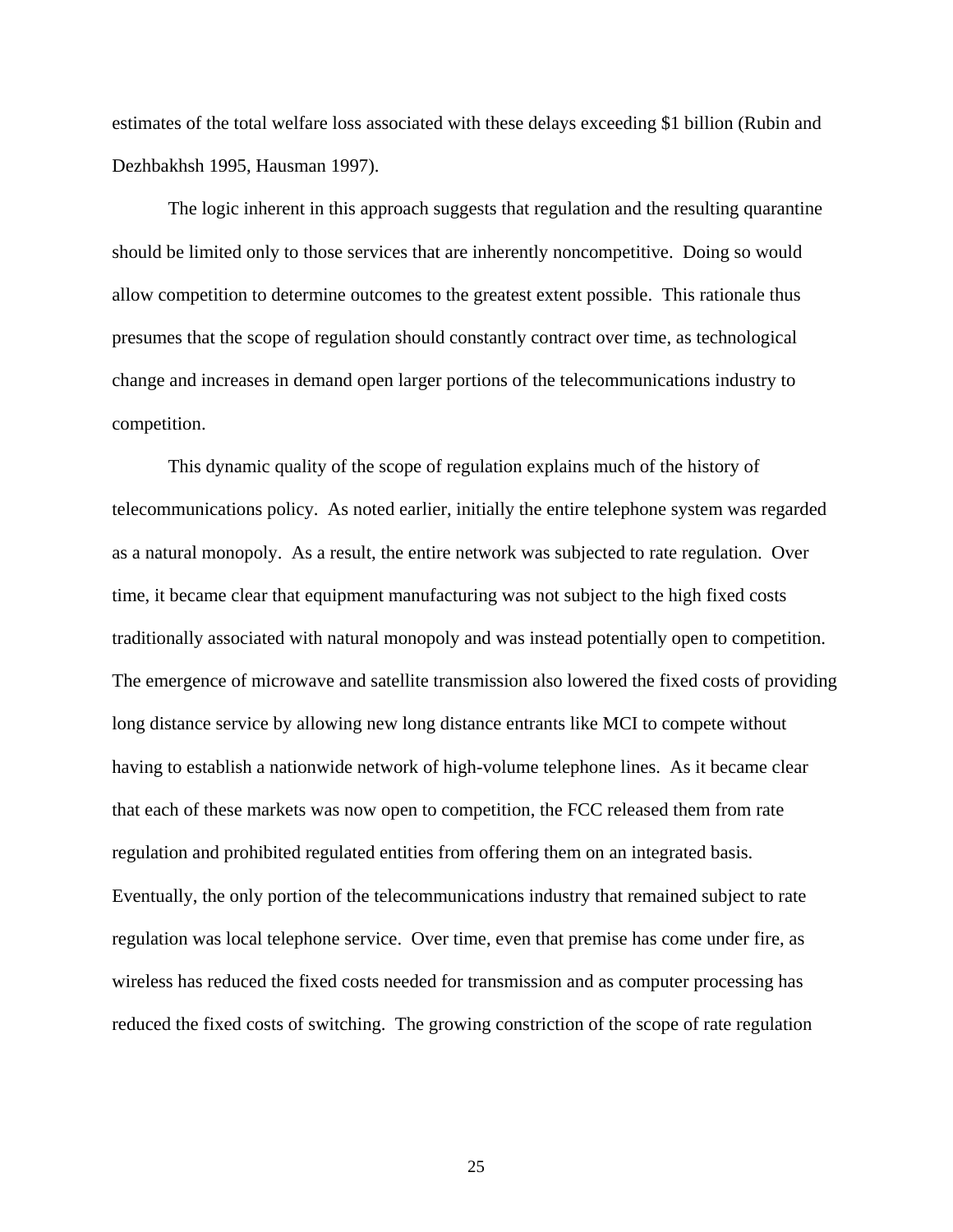and monopoly power has effectively curtailed the analytical foundations for mandating structural separation.

#### 2. Behavioral Remedies/The Essential Facilities Doctrine

 Perhaps the most commonly asserted basis under the antitrust laws for challenging network owners' supposed attempts to engage in anticompetitive conduct is the essential facilities doctrine (see also Chapter 23, Spulber and Yoo 2009). The doctrine requires owners of bottleneck elements unavailable elsewhere in the marketplace to provide other firms with access to those elements on reasonable terms. Given the economic forces discussed above, it should come as no surprise that early leading cases associated with the doctrine (such as *Terminal Railroad* and *Otter Tail*) arose in network industries.<sup>10</sup> In addition, both the 1956 settlement of the federal government's antitrust suit against AT&T as well as the litigation that led to the 1984 breakup of AT&T were based on the essential facilities doctrine.

 The central concern of the essential facilities doctrine is thus vertical exclusion (Werden 1987, Areeda and Hovenkamp 2006). As such, lower courts have incorporated into the doctrine the same economic considerations discussed above. Courts have applied the same structural preconditions to the essential facilities doctrine: concentration in the primary market (see, e.g., *MCI Communications Corp. v. AT&T Co.*) and concentration and entry barriers in the secondary market (see, e.g., *Alaska Airlines*). Moreover, courts applying the essential facilities doctrine consider whether exclusion from the monopoly might be justified by efficiencies (see, e.g., *City of Vernon v. Southern California Edison Co.*, *Illinois ex rel. Burris v. Panhandle Eastern Pipe Line Co.*, *Byars v. Bluff City News Co.*).

 $\overline{a}$ 

<sup>10</sup> Although widely regarded as the seminal essential facilities case, *Terminal Railroad* is more properly regarded as arising from horizontal concentration rather than vertical exclusion (Spulber and Yoo 2009).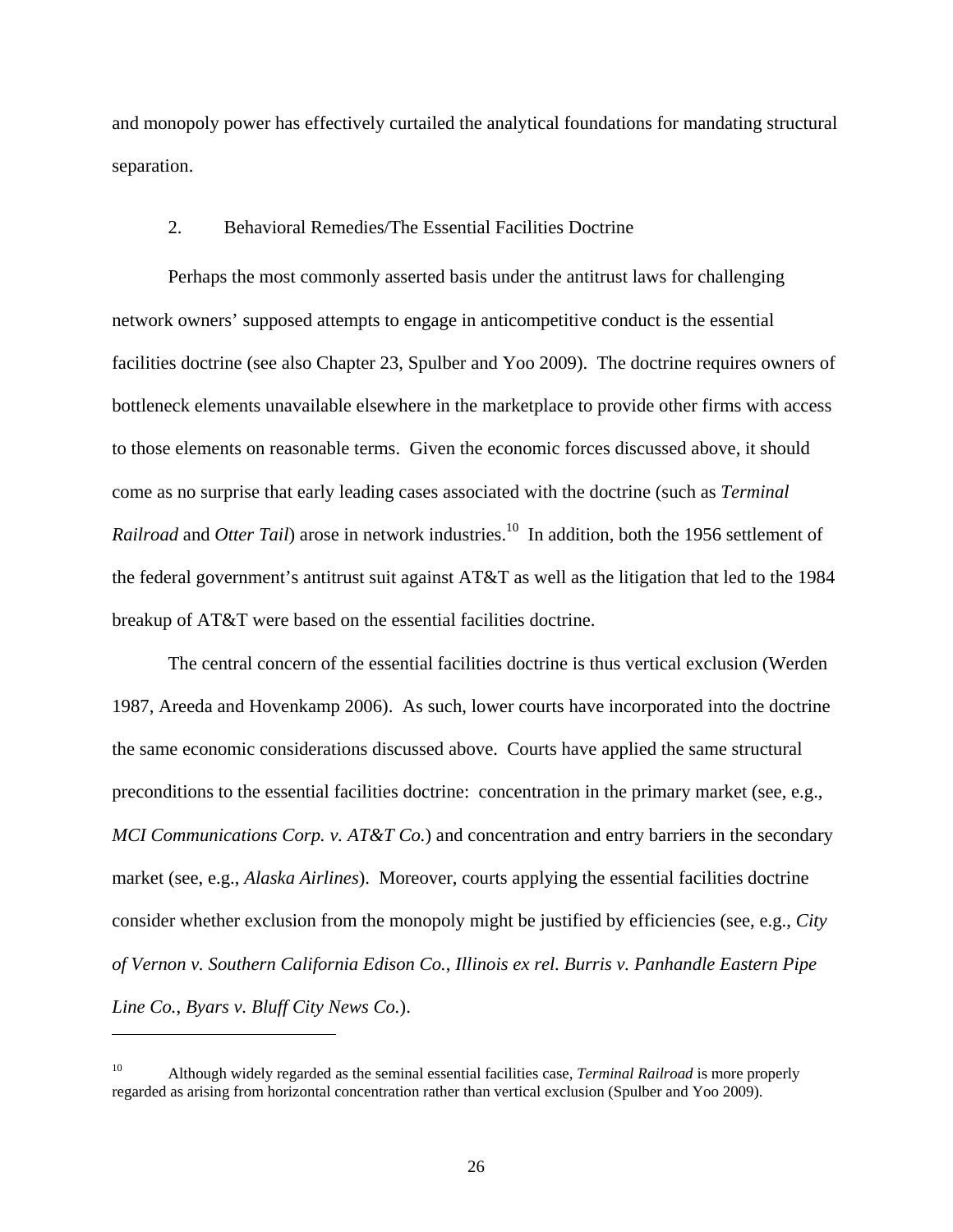Finally, courts have recognized the importance of dynamic efficiency. In the words of the Ninth Circuit in *Alaska Airlines*, "[e]very time the monopolist asserts its market dominance" by denying rivals access to a bottleneck input gives the rival "more incentive to find an alternative supplier, which in turn gives alternate suppliers more reason to think that they can compete with the monopolist. Every act exploiting monopoly power to the disadvantage of the monopoly's customers hastens the monopoly's end by making the potential competition more attractive."

 The Supreme Court offered its most complete discussion of the tradeoff underlying vertical exclusion and the essential facilities doctrine claims in *Trinko*. Although the Court found "no need either to recognize . . . or to repudiate" the doctrine, even assuming *arguendo* that the doctrine applied, the Court found it inapposite. As an initial matter, the Court acknowledged that the essential facilities doctrine "serves no purpose" when the input to which access is sought is available through other means, in effect embracing the structural precondition requiring concentration in the primary market. The Court also held that any claim of vertical exclusion must show "a 'dangerous probability of success' in monopolizing [the] second market." This language has been widely interpreted as requiring proof of market concentration and entry barriers in the secondary market before a monopolization claim will lie (Areeda and Hovenkamp 2006, Kauper 2005).

 The *Trinko* court also explicitly recognized the importance of dynamic efficiency considerations, noting how the prospect of earning short-run supracompetitive returns can stimulate upgrades to the network infrastructure. In the words of the Court, "The mere possession of monopoly power, and the concomitant charging of monopoly prices, is not only not unlawful; it is an important element of the free-market system. The opportunity to charge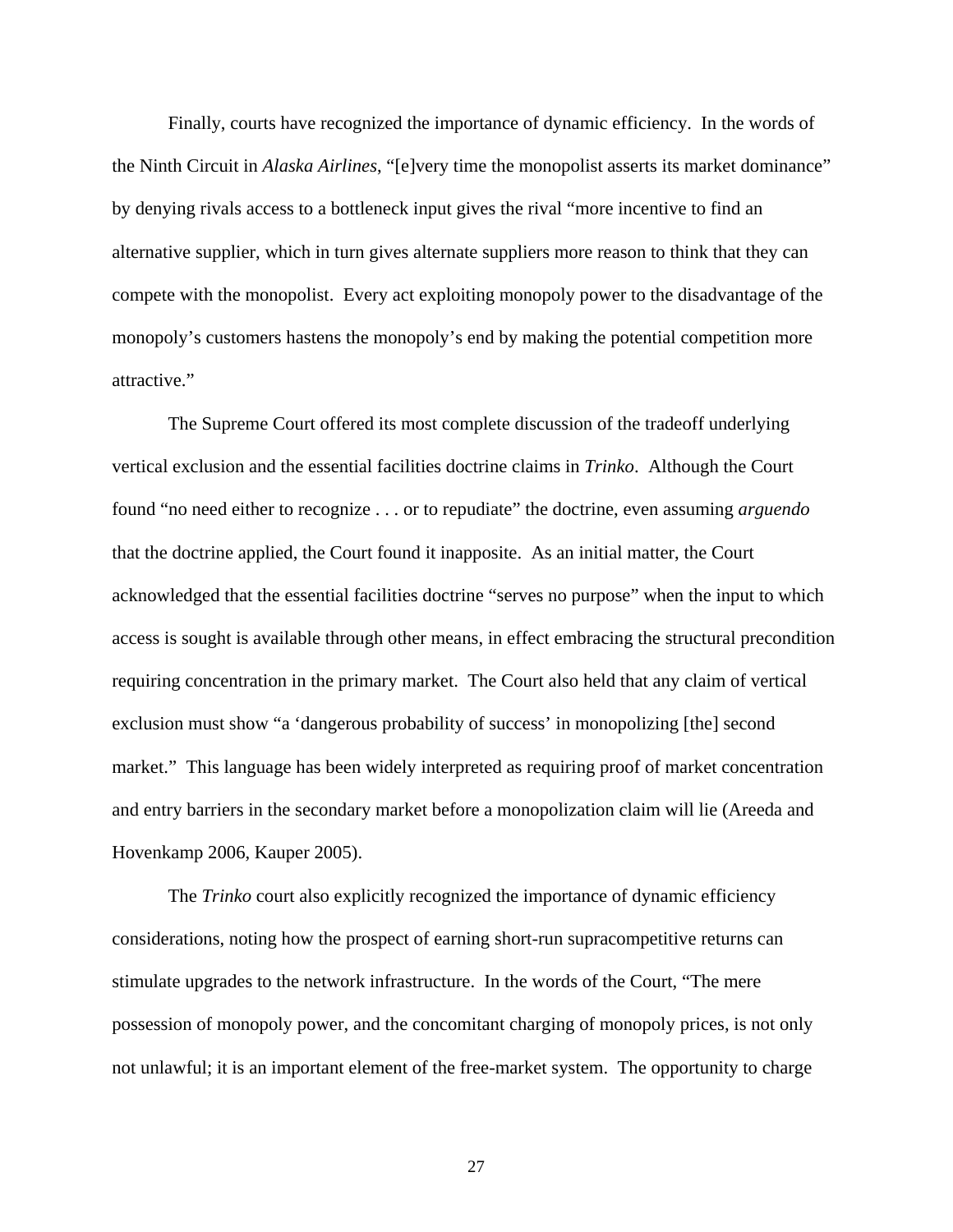monopoly prices—at least for a short period—is what attracts 'business acumen' in the first place; it induces risk taking that produces innovation and economic growth." Using antitrust law to require network owners to share that infrastructure "may lessen the incentive for the monopolist, the rival, or both to invest in those economically beneficial facilities." Imposing antitrust liability on those who invest in such facilities "seem[ed] destined to distort investment." The Court did not acknowledge that that denying others access to the facilities created with such investments could sometimes be unlawful. Its reasoning suggested that such remedies were limited to a narrow range of circumstances with preexisting business arrangements or when a network owner foregoes short-run profits by refusing to deal with competitors even when they are willing to pay full (presumably monopolistic) prices.

 In addition, the *Trinko* Court weighed into the longstanding debate on the relative merits of structural and behavioral relief when it emphasized the problematic nature of the essential facilities doctrine in terms of administrability. In the words of the Court, "[e]nforced sharing also requires antitrust courts to act as central planners, identifying the proper price, quantity, and other terms of dealing." Furthermore, because mandated access affects network elements "deep within the bowels" of a local telephone network, they can only be made available if "[n]ew systems [are] designed and implemented simply to make that access possible." Additionally, requests for unbundled access "are difficult for antitrust courts to evaluate, not only because they are highly technical, but also because they are likely to be extremely numerous, given the incessant, complex, and constantly changing interaction of competitive and incumbent [local telephone companies] implementing the sharing and interconnection obligations." The "uncertain virtue of forced sharing and the difficulty of identifying and remedying anticompetitive conduct by a single firm" suggested that the addition of an antitrust remedy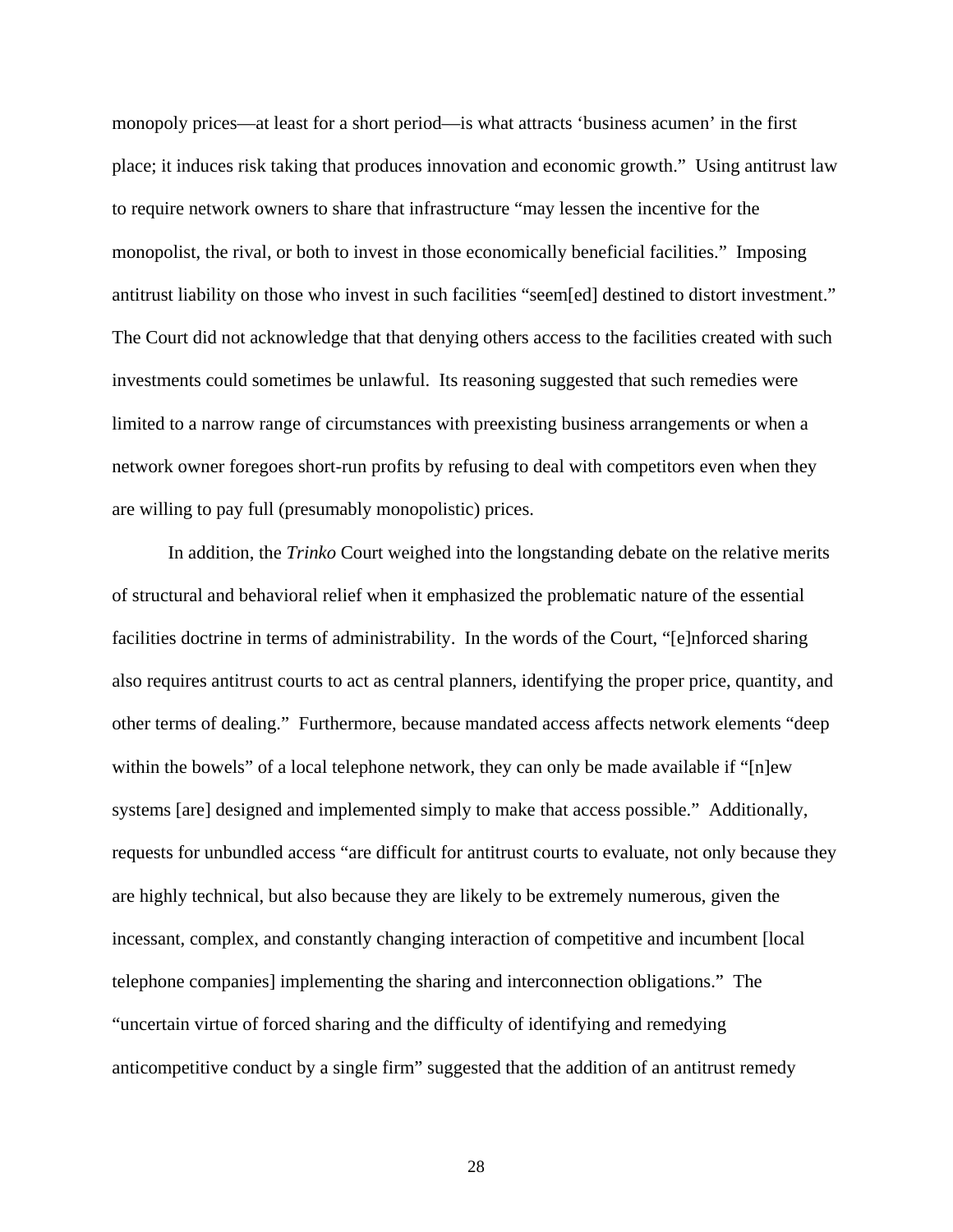would do little to promote consumer welfare while posing a significant risk of deterring welfareenhancing behavior. In so doing, *Trinko* echoed the criticism that the culmination of an antitrust case in such a regulatory decree is tantamount a confession that the case should never have been brought (Posner 1970, Posner and Easterbrook 1981).

 Many commentators have concluded that little, if anything, remained of the essential facilities doctrine following *Trinko* (see, e.g., Fox 2005, Noll 2005, Geradin and O'Donoghue 2005, Shelanski 2007, Frischmann and Waller 2008, Hovenkamp 2008). Moreover, *Trinko* contradicted the assertions of many commentators that the essential facilities doctrine had greater relevance in the context of regulated industries (Werden 1987, Areeda and Hovenkamp 2006). To the extent that application of the doctrine depends on a monopoly in the primary market, the advent of competition in many network industries radically narrows its scope.

#### **Conclusion**

 Network industries have exhibited significant growth, substantial competition, and rapid innovation, including Internet-based e-commerce. Some have argued that various economic theories, including natural monopoly, network effects, and vertical exclusion, suggest the need for heightened antitrust scrutiny of network industries in comparison with other industries. The present discussion suggests that other aspects of network industries argue for regulatory and antitrust forbearance, or at least suggest that such industries should not be the subject of heightened scrutiny. Technological changes in communications, product differentiation, and the effects of innovation imply that regulatory limits on entry into network industries do not promote consumer benefits. At the same time, natural monopoly need not create first-mover or incumbent advantages, so that natural monopoly should not justify greater antitrust scrutiny of network industries. Coordination among market participants, by the participants themselves, by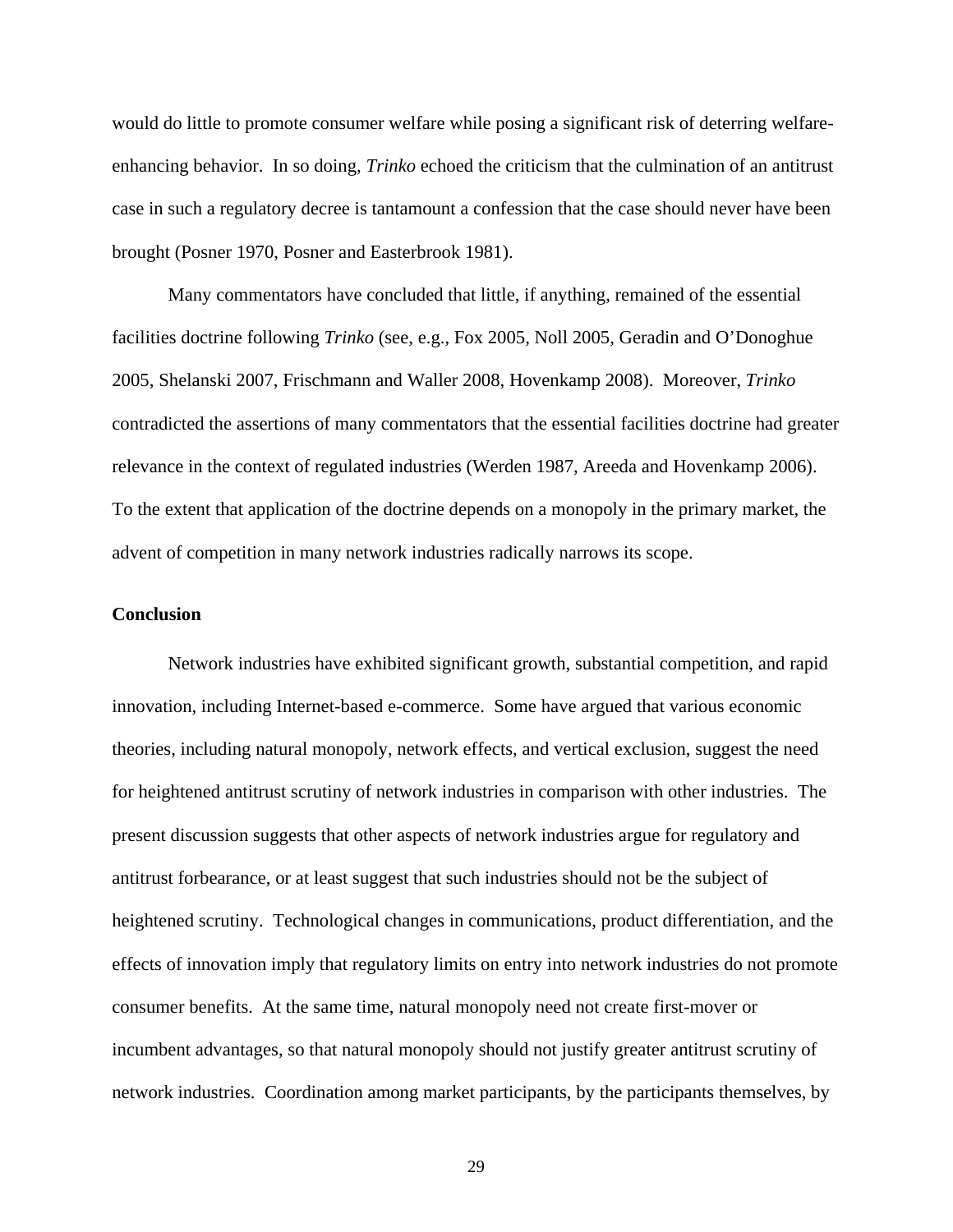network intermediaries, and by network owners suggest that network effects are not a source of market failure and should not justify heightened antitrust scrutiny of network industries. The observation that vertical integration and vertical restraints tend to promote, rather than harm, competition applies to network industries. Again, vertical exclusion arguments should not justify heightened antitrust scrutiny of network industries.

 Our discussion strongly suggests that antitrust policy markets should not presume that network industries are more subject to monopolization than other industries. Rapid innovation and firm turnover in network industries imply that antitrust policy makers should take into account dynamic efficiency considerations in evaluating competition in network industries.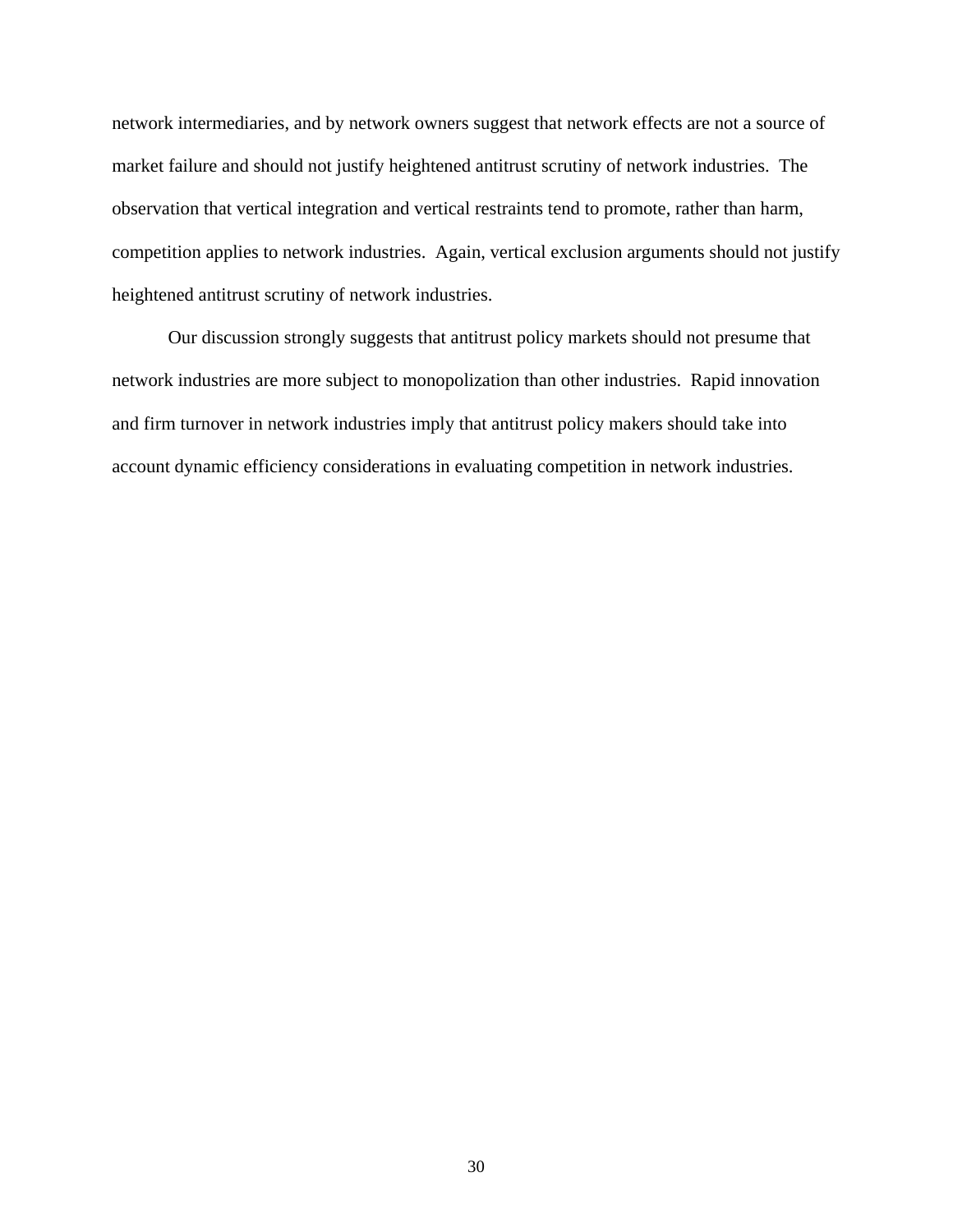#### **REFERENCES**

Adams, Paul (2012), *Grouped*, Berkeley, CA: New Riders.

- Alexandrov, Alexei, George Deltas, and Daniel F. Spulber (2011), Competition and Antitrust in Two-Sided Markets, *Journal of Competition Law and Economics*, 7: 775–812.
- Areeda, Philip E. Areeda & Herbert Hovenkamp (2006), *Antitrust Law*, 3rd ed., vol. 3A, New York: Aspen Publishers.
- Baumol, William J., John C. Panzar, and Robert D. Willig (1988), *Contestable Markets and the Theory of Industry Structure*, San Diego: Harcourt Brace Jovanovich.
- Berg, Sanford V. and John Tschirhart (1995), A Market Test for Natural Monopoly in the Local Exchange, *Journal of Regulatory Economics* 8: 103- 124.
- Besen, Stanley M. and Joseph Farrell (1994), Choosing How to Compete: Strategies and Tactics in Standardization, *Journal of Economic Perspectives* 8(2): 117–131.
- Bowman, Ward S., Jr. (1957), Tying Arrangements and the Leverage Problem, *Yale Law Journal* 67: 19–36.
- Bresnahan, Timothy F. New Modes of Competition: Implications for the Future Structure of the Computer Industry in Jeffrey A. Eisenach and Thomas M. Lenard (1999), *Competition, Innovation and the Microsoft Monopoly: Antitrust in the Digital Marketplace*, Boston, MA: Kluwer Academic Publishing.
- Brynjolfsson, Erik, Yu "Jeffrey" Hu, and Michael D. Smith (2006), From Niches to Riches: Anatomy of the Long Tail, *Sloan Management Review*, 47(4): 67–71.
- Caillaud, Bernard and Bruno Jullien (2003), Chicken and Egg: Competition among Intermediation Service Providers, *RAND Journal of Economics* 34: 309–328.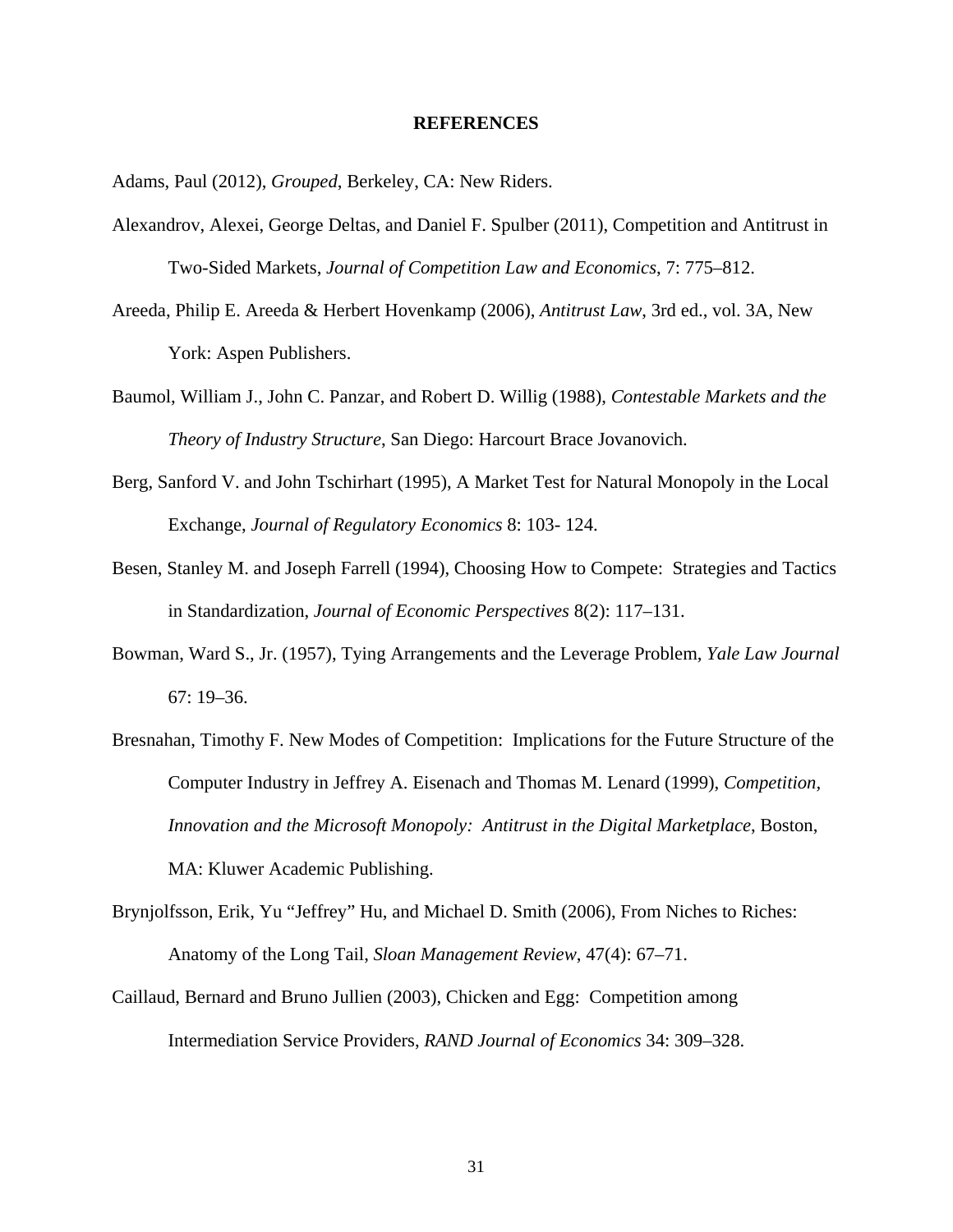- Chamberlin, Edward Hastings (1934), *The Theory of Monopolistic Competition*, Cambridge, MA: Harvard University Press.
- Charnes, A., W.W. Cooper, and T. Sueyoshi (1988), A Goal Programming/Constrained Regression Review of the Bell System Breakup, *Management Science* 34: 1–26.

Coase, Ronald H. (1937), The Theory of the Firm, *Economica, New Series* 4: 386–405.

——— (1960), The Problem of Social Cost, *Journal of Law and Economics* 3: 1–44.

- Cooper, James C., Luke M. Froeb, Dan O'Brien, and Michael G. Vita (2005), Vertical Antitrust Policy as a Problem of Inference, *International Journal of Industrial Organization* 23: 639–664.
- Crémer, Jacques, Patrick Rey, and Jean Tirole (2000), Connectivity in the Commercial Internet, *Journal of Industrial Economics* 48: 433–472.

Director, Aaron and Edward H. Levi (1956), Law and the Future: Trade Regulation, *Northwestern University Law Review* 51: 258–272.

Driscoll, Michael E. (2009), SQL is Dead. Long Live SQL!, Nov. 29, http://www.dataspora.com/2009/11/sql-is-dead-long-live-sql/

Dutta, Bhaskar and Matthew O. Jackson (2003), *Networks and Groups*, New York: Springer.

- Evans, David S. and James J. Heckman Multiproduct Cost Function Estimates and Natural Monopoly Tests for the Bell System in David S. Evans (1983), *Breaking Up Bell*, New York: North-Holland.
- (1984), A Test for Subadditivity of the Cost Function with an Application to the Bell System, *American Economic Review* 74: 856–858.
- Farrell, Joseph (1996), Creating Local Competition, *Federal Communications Law Journal* 49: 201–215.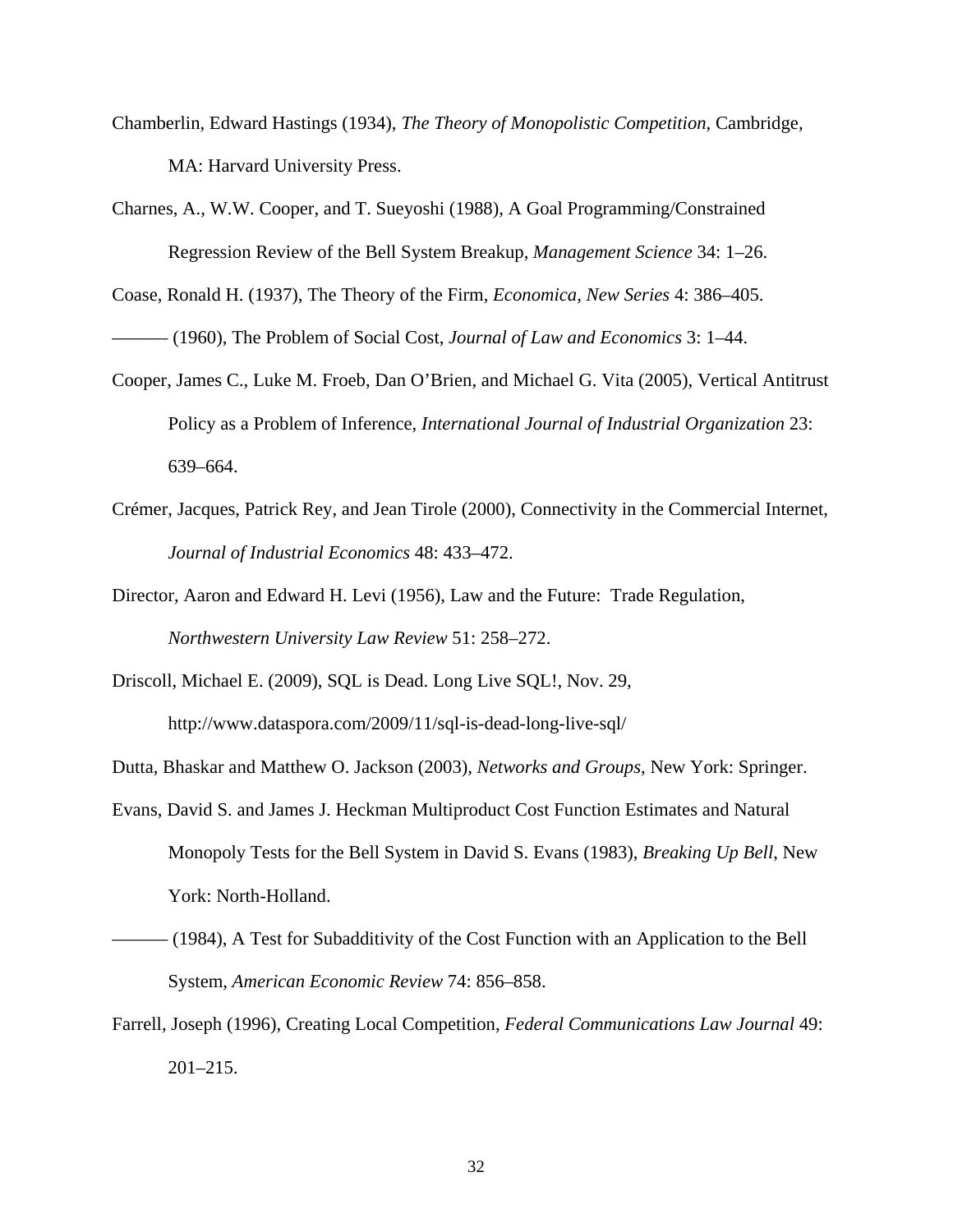- Farrell, Joseph and Garth Saloner (1985), Standardization, Compatibility, and Innovation, *RAND Journal of Economics* 16: 70–83.
- $-$  (1986a), Installed Base and Compatibility: Innovation, Product Preannouncements, and Predation, *American Economic Review* 76: 940–955.

——— (1986b), Standardization and Variety, Economics Letters 20: 71–74.

Farrell, Joseph and Philip J. Weiser (2003), Modularity, Vertical Integration, and Open Access Policies: Towards a Convergence of Antitrust and Regulation in the Internet Age, *Harvard Journal of Law & Technology* 17: 85–134.

Faulhaber, Gerald R., Bottlenecks and Bandwagons: Access Policy in the New

Telecommunications in Samit K. Majumdar, Ingo Vogelsang, and Martin E. Cave (2005), *Handbook of Telecommunications Economics: Technology Evolution and the Internet*, volume 2, New York: North-Holland.

- Fox, Eleanor M. (2005), Is There Life in *Aspen* After *Trinko*? The Silent Revolution of Section 2 of the Sherman Act, *Antitrust Law Journal* 73: 153–170.
- Frischmann, Brett and Spencer Weber Waller (2008), Revitalizing Essential Facilities, *Antitrust Law Journal* 75: 1–66.
- Gasmi, F., J.J. Laffont & W.W. Sharkey (2002), The Natural Monopoly Test Reconsidered: An Engineering Process-Based Approach to Empirical Analysis in Telecommunications, *International Journal of Industrial Organization* 20: 435–459.
- Geradin, Damien and Robert O'Donoghue (2005), The Concurrent Application of Competition Law and Regulation: The Case of Margin Squeeze Abuses in the Telecommunications Sector, *Journal of Competition Law and Economics* 1: 355–425.

Gilder, George (1993), Metcalfe's Law and Legacy, *Forbes ASAP* Sept. 13: 158.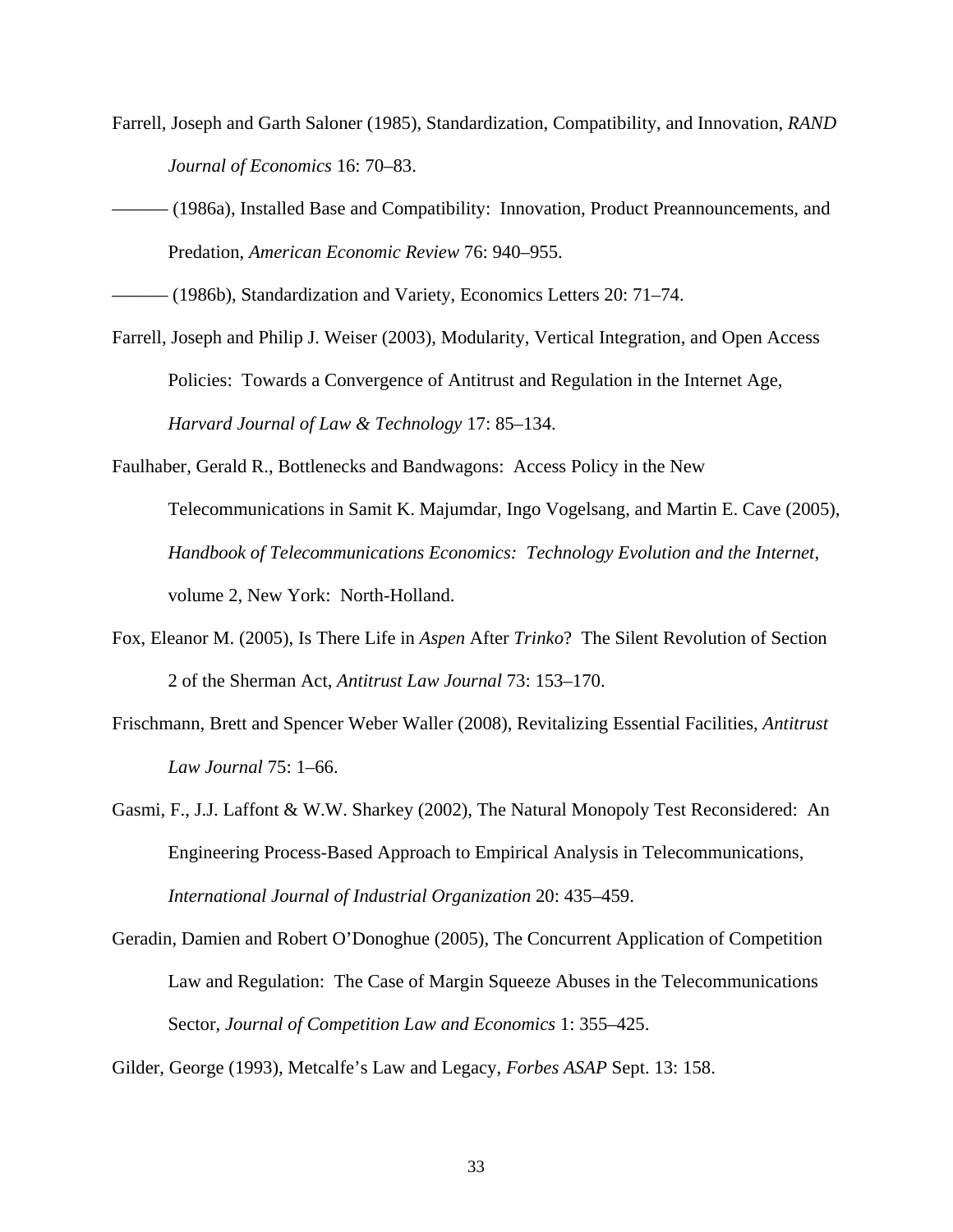- Granovetter, Mark (1973), Strength of Weak Ties, *American Journal of Sociology* 78: 1360– 1380.
- ——— (1985), Economic-Action and Social-Structure: The Problem of Embeddedness, *American Journal of Sociology* 91: 481–510.
- Hagiu, Andrei and Daniel F. Spulber (2012), First-Party Content and Coordination in Two-Sided Markets, *Management Science* 58: \_–\_.

Hardin, Garrett (1968), The Tragedy of the Commons, *Science* 162: 1243–1248.

- Hart, Oliver and Jean Tirole (1990), Vertical Integration and Market Foreclosure, *Brookings Papers on Economic Activity: Microeconomics* 205–276.
- Hausman, Jerry A. (1997), Valuing the Effect of Regulation on New Services in Telecommunications, *Brookings Papers on Economic Activity: Microeconomics* 1–38.
- Hay, George A. (1973), An Economic Analysis of Vertical Integration, *Industrial Organization Review* 1: 188–198.
- Hovenkamp, Herbert J. (2008), Unilateral Refusals to Deal, Vertical Integration, and the Essential Facility Doctrine, University of Iowa Legal Studies Research Paper No. 08-31, http://papers.ssrn.com/sol3/papers.cfm?abstract\_id=1144675.
- Huber, Peter W., Michael K. Kellogg, and John Thorne (1999), *Federal Telecommunications Law*, 2nd ed., Gaithersburg, NY: Aspen Publishers.
- Joskow, Paul L. and Roger G. Noll (1999), The Bell Doctrine: Applications in Telecommunications, Electricity, and Other Network Industries, *Stanford Law Review* 51: 1249–1315.
- Katz, Michael L. and Carl Shapiro (1985), Network Externalities, Competition, and Compatibility, *American Economic Review* 75: 424–440.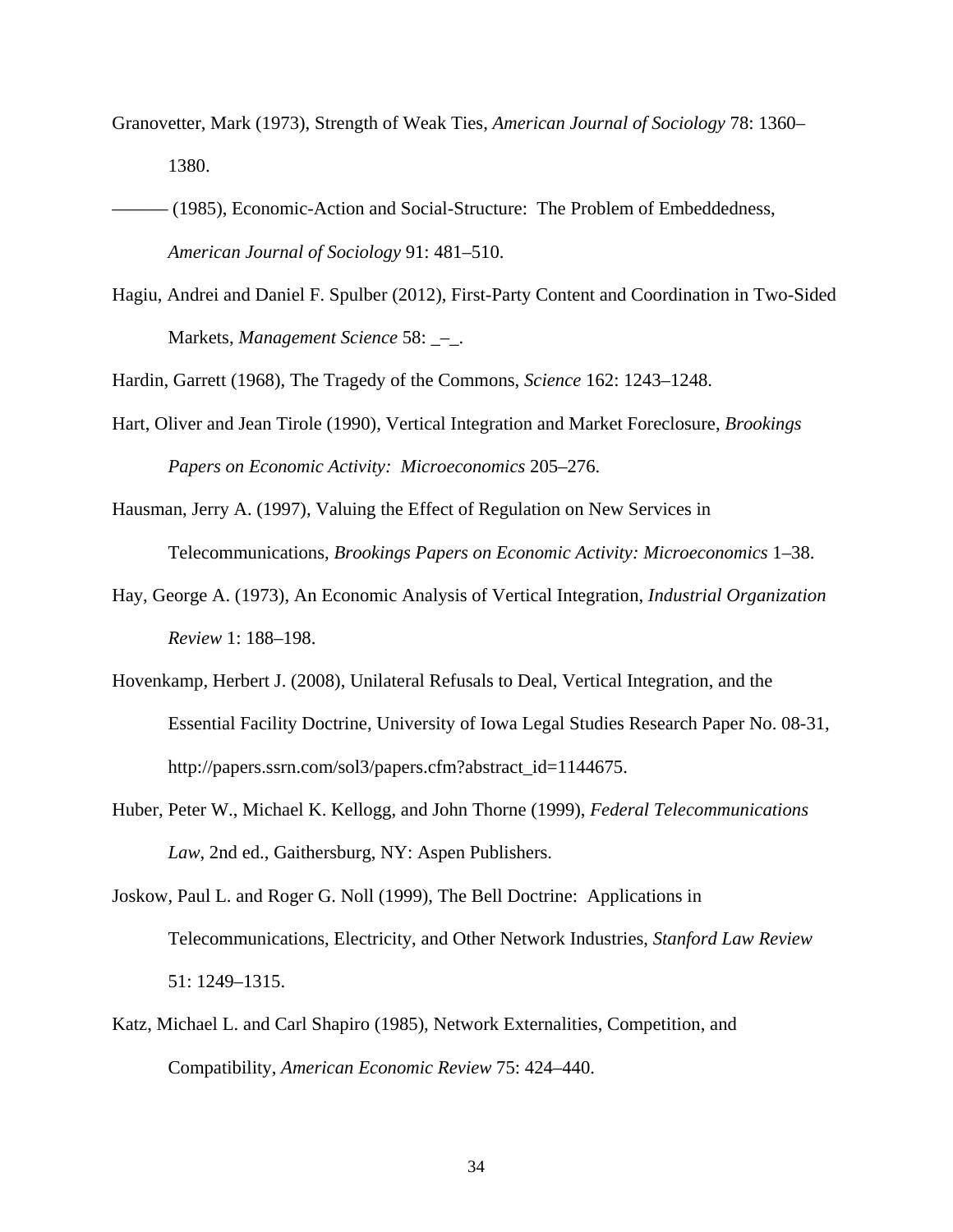- $-$  (1986), Technology Adoption in the Presence of Network Externalities, *Journal of Political Economy* 94: 822–841.
- ——— (1992), Product Introduction with Network Externalities, *Journal of Industrial Economics* 40: 55–83.
- ——— (1994), Systems Competition and Network Effects, *Journal of Economic Perspectives* 8(2): 93–115.
- Kauper, Thomas E. (2005), Section Two of the Sherman Act: The Search for Standards, *Georgetown Law Journal* 93: 1623–1644.
- LaFontaine, Francine and Margaret Slade (2007), Vertical Integration and Firm Boundaries: The Evidence, *Journal of Economic Literature* 45: 629–685.
- ——— Exclusive Contracts and Vertical Restraints: Empirical Evidence and Public Policy in Paolo Buccirossi (2008), *Handbook of Antitrust Economics*, Cambridge, MA: MIT Press.
- Liebowitz, S.J. and Stephen E. Margolis (1994), Network Externality: An Uncommon Tragedy, *Journal of Economic Perspectives* 8(2): 133–150.
- ——— (1996), Should Technology Choice Be a Concern of Antitrust Policy?, *Harvard Journal of Law and Technology* 9: 283–318.
- ——— (2001), *Winners, Losers and Microsoft*, 2d ed., Oakland, CA: Independent Institute.
- Lucking-Reilly, David and Daniel F. Spulber (2001), Business-to-Business Electronic Commerce, *Journal of Economic Perspectives* 15(1): 55–68.
- Melody, W.H. (2002), Building the Regulatory Foundations for Growth in Network Economies, WDR Discussion Paper No. 0201, http://regulateonline.org/2002/dp/dp0201.htm.
- Myerson, Roger B. (1977), Graphs and Cooperation in Games, *Mathematics of Operations Research* 2: 225–229.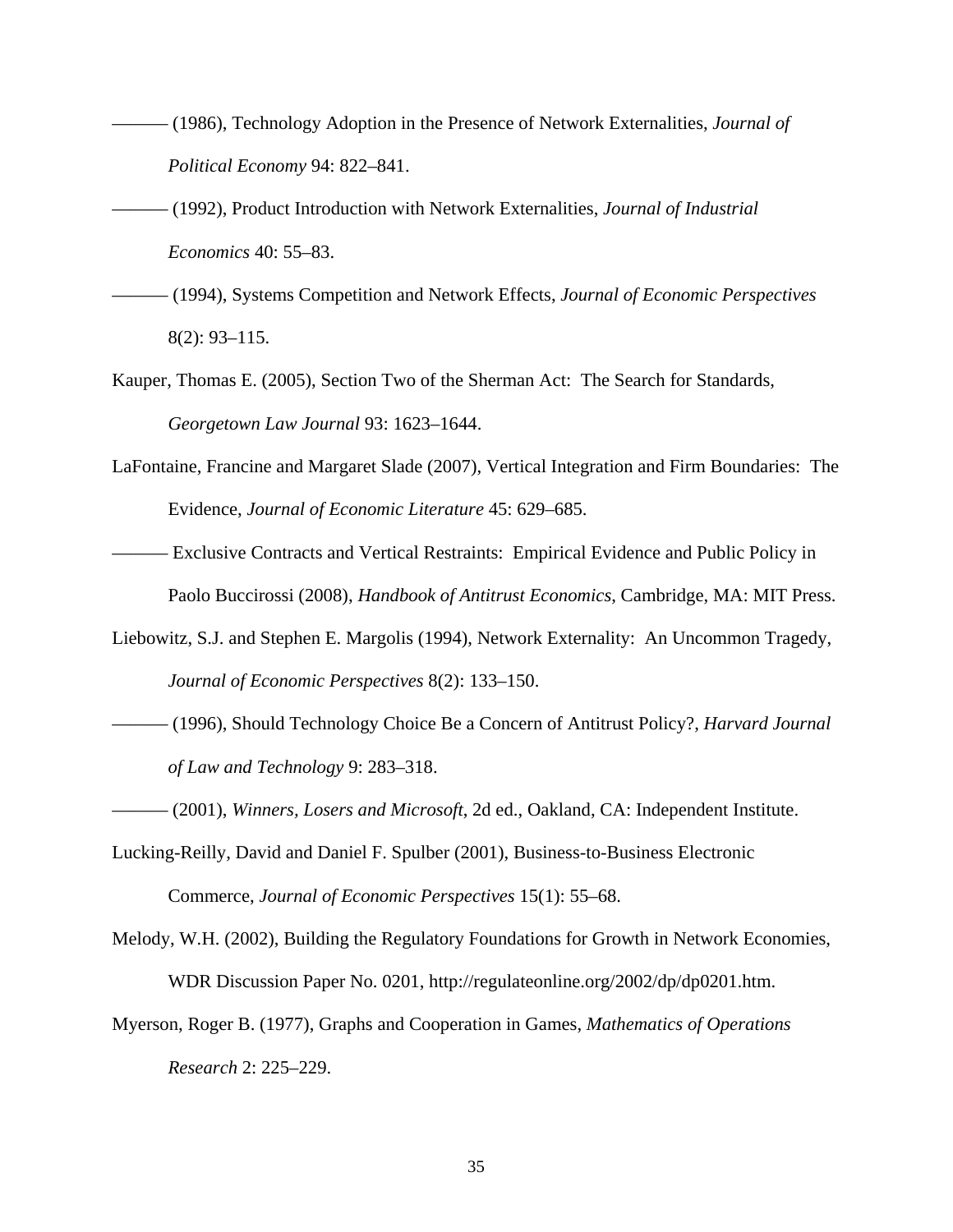- Noll, Roger G. (2005), "Buyer Power" and Economic Policy, *Antitrust Law Journal* 72: 589– 624.
- Ordover, Janusz and William Baumol (1988), Antitrust Policy and High-Technology Industries, *Oxford Review of Economic Policy* 4: 13–34.
- Ordover, Janusz A., Steven Salop, and Garth Saloner (1990), Equilibrium Vertical Foreclosure, *American Economic Review* 80: 127–142.
- Polanyi, Karl (1944), *The Great Transformation: The Political and Economic Origins of Our Time*, New York: Farrar and Rinehart.
- Posner, Richard (1970), A Statistical Study of Antitrust Enforcement, *Journal of Law and Economics* 13: 365–419.
- ——— (1976), *Antitrust Law: An Economic Perspective*, Chicago, IL: University of Chicago Press.
- ——— and Frank H. Easterbrook (1981), *Antitrust: Cases, Economic Notes and Other Materials*, 2nd ed., St, Paul, MN: West Publishing Co.
- Riordan, Michael H. (1998), Anticompetitive Vertical Integration by a Dominant Firm, *American Economic Review* 88: 1232–1248.
- Riordan, Michael H. and Steven C. Salop (1995), Evaluating Vertical Mergers: A Post-Chicago Approach, *Antitrust Law Journal* 63: 513–568.
- Rochet, Jean-Charles and Jean Tirole (2003), Platform Competition in Two-Sided Markets, *Journal of the European Economic Association* 1: 990–1029.
- Röller, Lars-Hendrik (1990a), Modeling Cost Structure: The Bell System Revisited, *Applied Economics* 22: 1661–1674.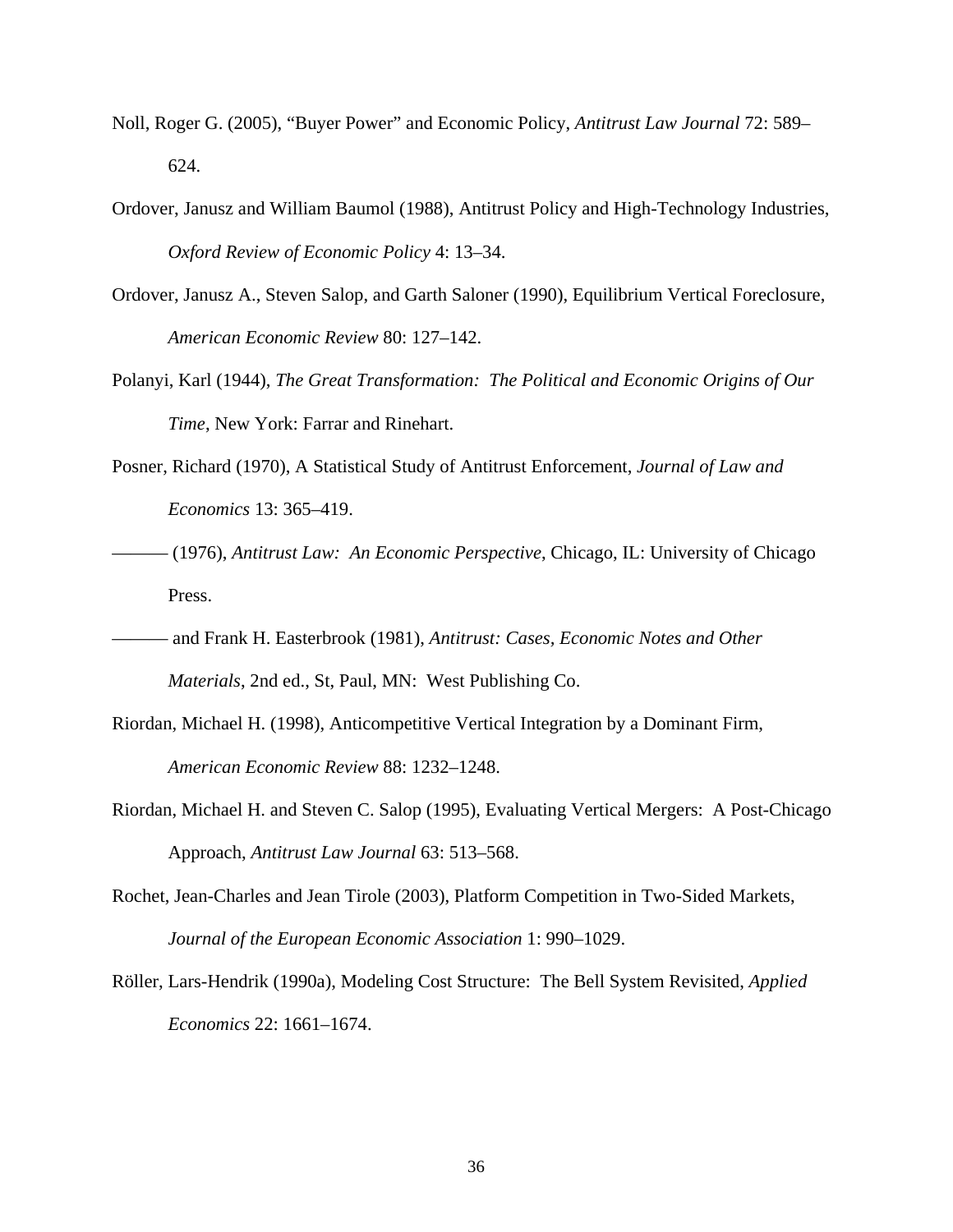- (1990b), Proper Quadratic Cost Functions with an Application to the Bell System, *Review of Economics and Statistics* 72: 202–210.
- Rubin, Paul H. and Hashem Dezhbakhsh (1995), Costs of Delay and Rent-Seeking Under the Modification of Final Judgment, *Managerial and Decision Economics* 16: 385–399.
- Salinger, Michael A. (1988), Vertical Mergers and Market Foreclosure, *Quarterly Journal of Economics* 103: 345–356.
- ——— (1991), Vertical Mergers in Multi-Product Industries and Edgeworth's Paradox of Taxation, *Journal of Industrial Economics* 39: 545–556.
- Schmalensee, Richard (1973), A Note on the Theory of Vertical Integration, *Journal of Political Economy* 81: 442–449.
- Shapiro, Carl (1995), Aftermarkets and Consumer Welfare: Making Sense of *Kodak*, *Antitrust Law Journal* 63: 483–512.
- Shelanski, Howard A. (2007), Adjusting Regulation to Competition: Toward a New Model for U.S. Telecommunications Policy, *Yale Journal on Regulation* 24: 55–105.
- Shin, Richard T. and John S. Ying (1992), Unnatural Monopolies in Local Telephone, *RAND Journal of Economics* 23: 171–183.
- Sidak, J. Gregory and David Teece (2009), Dynamic Competition in Antitrust Law, *Journal of Competition Law & Economics* 5: 581–631.
- Spengler, Joseph J. (1950), Vertical Integration and Antitrust Policy, *Journal of Political Economy* 58: 347–352.
- Spulber, Daniel F. (1995), Deregulating Telecommunications, *Yale Journal on Regulation* 12:  $25 - 67$ .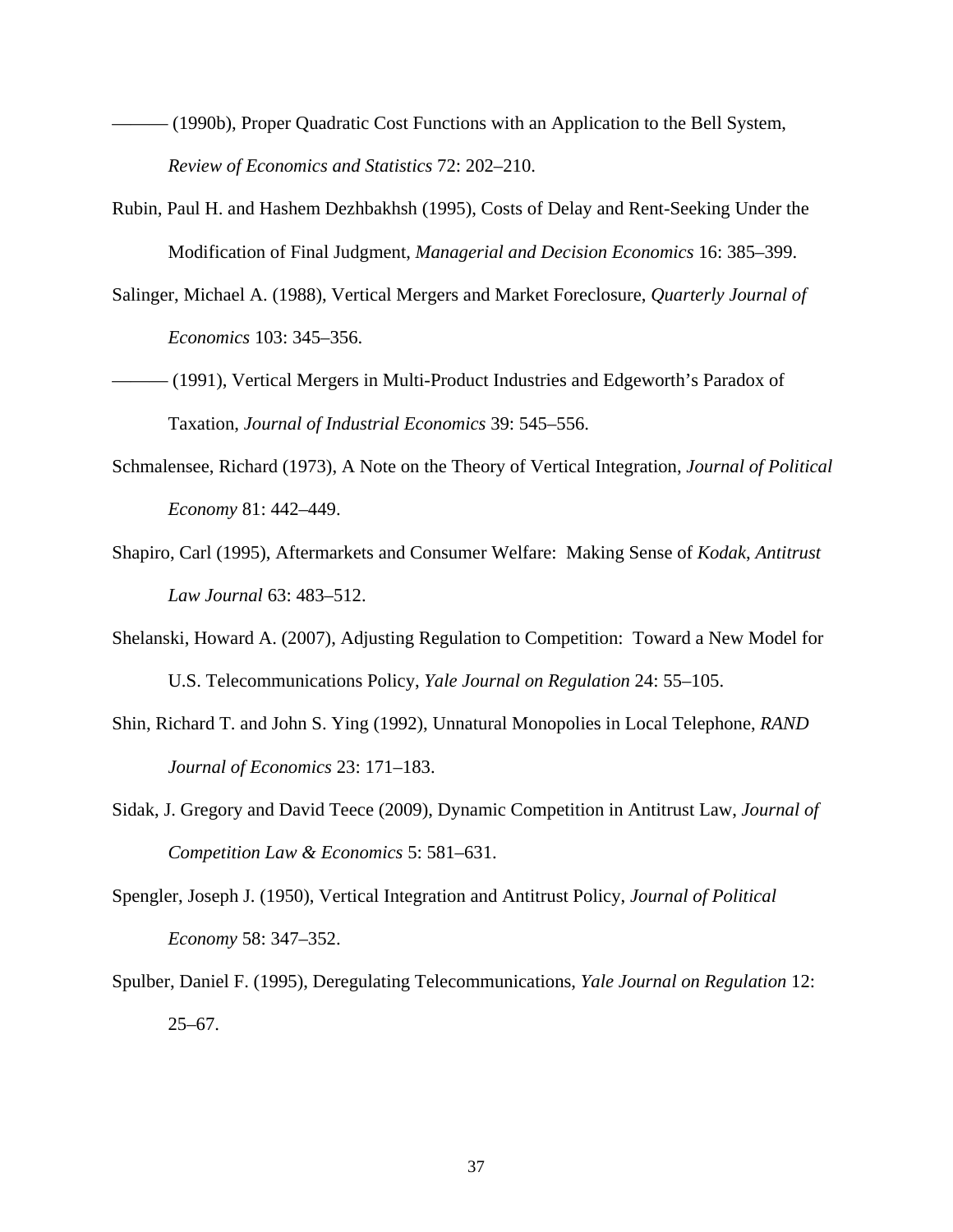- ——— (1996), Market Microstructure and Intermediation, *Journal of Economic Perspectives* 10(3): 135–152.
- ——— (1998), *The Market Makers: How Leading Companies Create and Win Markets*, New York: McGraw-Hill.
- ——— (1999), *Market Microstructure: Intermediaries and the Theory of the Firm*, New York: Cambridge University Press.
- ——— (2002), Market Microstructure and Incentives to Invest, *Journal of Political Economy* 110: 352–381.
- ——— (2003), *Management Strategy*, New York: McGraw-Hill.
- ——— Firms and Networks in Two-Sided Markets in Terry Hendershott (2006), *Handbook of Economics and Information Systems*, vol. 1, Amsterdam: Elsevier.
- ——— (2008a), Consumer Coordination in the Small and in the Large: Implications for Antitrust in Markets with Network Effects, *Journal of Competition Law and Economics*, 4: 207–262.
- ——— (2008b), Unlocking Technology: Antitrust and Innovation, *Journal of Competition Law and Economics*, 4: 915–966.
- ——— (2008c), Competition Policy and the Incentive to Innovate: The Dynamic Effects of *Microsoft v. Commission*, *Yale Journal on Regulation* 25: 247–301.
- -(2010), Solving the Circular Conundrum: Communication and Coordination in Two-Sided Networks, *Northwestern University Law Review* 104: 537–591.
- Spulber Daniel F. and Christopher S. Yoo (2009), *Access to Networks: Economics and Law*, New York: Cambridge University Press.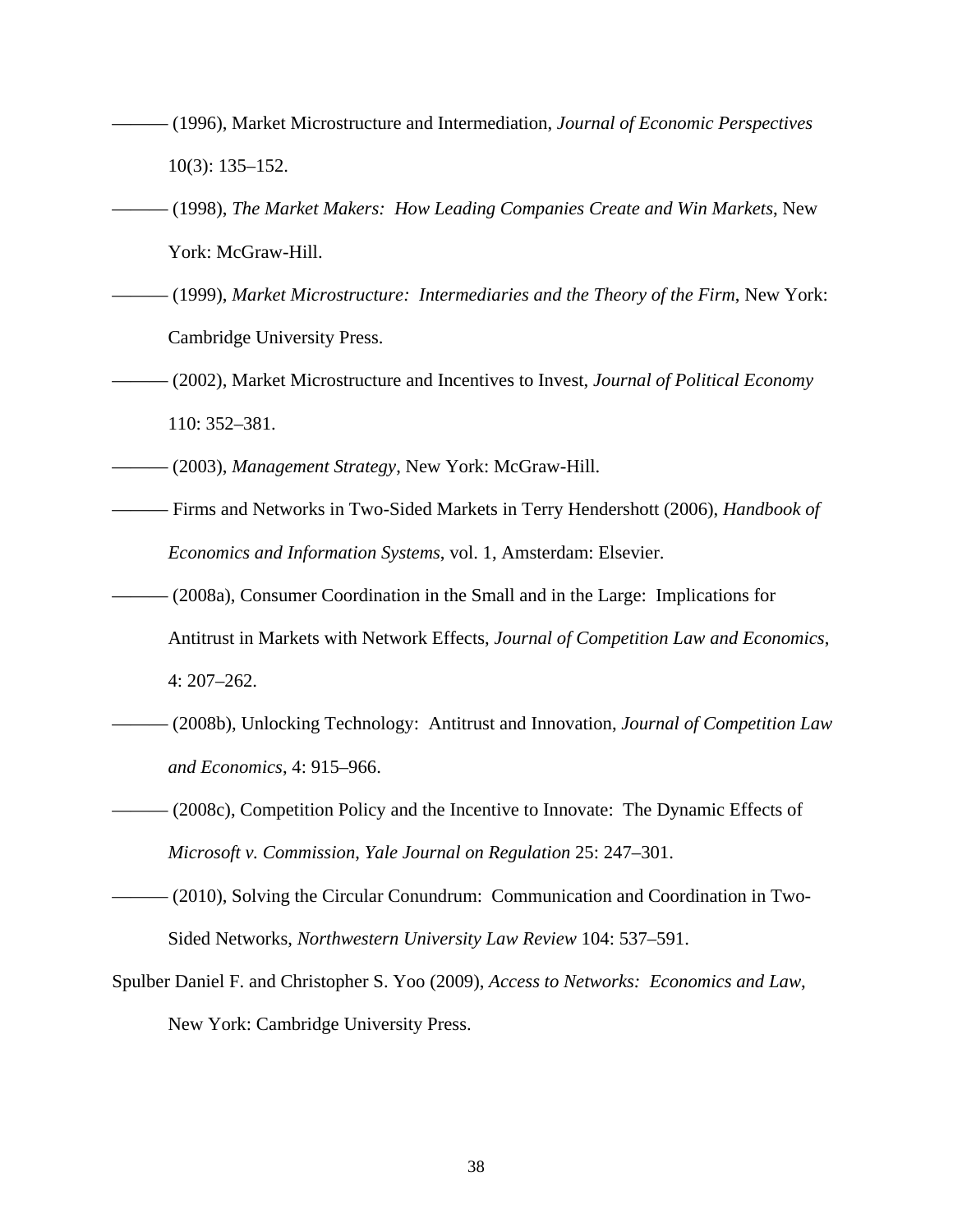- Sullivan, Lawrence A. (1996), Elusive Goals Under the Telecommunications Act: Preserving Long Distance Competition upon Baby Bell Entry and Attaining Local Exchange Competition: We'll Not Preserve the One Unless We Attain the Other, *Southwestern University Law Review* 25: 487–534.
- Sullivan, Lawrence A. and Warren S. Grimes (2006), *The Law of Antitrust: An Integrated Handbook*, 2nd ed., St. Paul, MN: Thomson/West.
- Telser, Lester G. (1960), Why Should Manufacturers Want Fair Trade?, *Journal of Law and Economics* 3: 86–108.
- U.S. Department of Commerce (2012), Durable-Goods Manufacturing Led Growth in 2011: Advance GDP by Industry Statistics for 2011, http://www.bea.gov/newsreleases/industry/gdpindustry/2012/pdf/gdpind11\_adv.pdf.
- U.S. Department of Justice (1984), 1984 Merger Guidelines, *Federal Register* 49: 26,823– 26,837.
- Vanberg, Margit, Competition and Cooperation in Internet Backbone Services in Peter Curwen, Justus Haucap, and Brigitte Preissl (2009), *Telecommunication Markets: Drivers and Impediments*, New York: Physica-Verlag.
- Vernon, John M. and Daniel A. Graham (1971), Profitability of Monopolization by Vertical Integration, *Journal of Political Economy* 79: 924–925.
- Warren-Boulton, Frederick R. (1974), Vertical Control with Variable Proportions, *Journal of Political Economy* 82: 783–802.
- Wasserman, Stanley and Katherine Faust (1994), *Social Network Analysis: Methods and Applications*, New York: Cambridge University Press.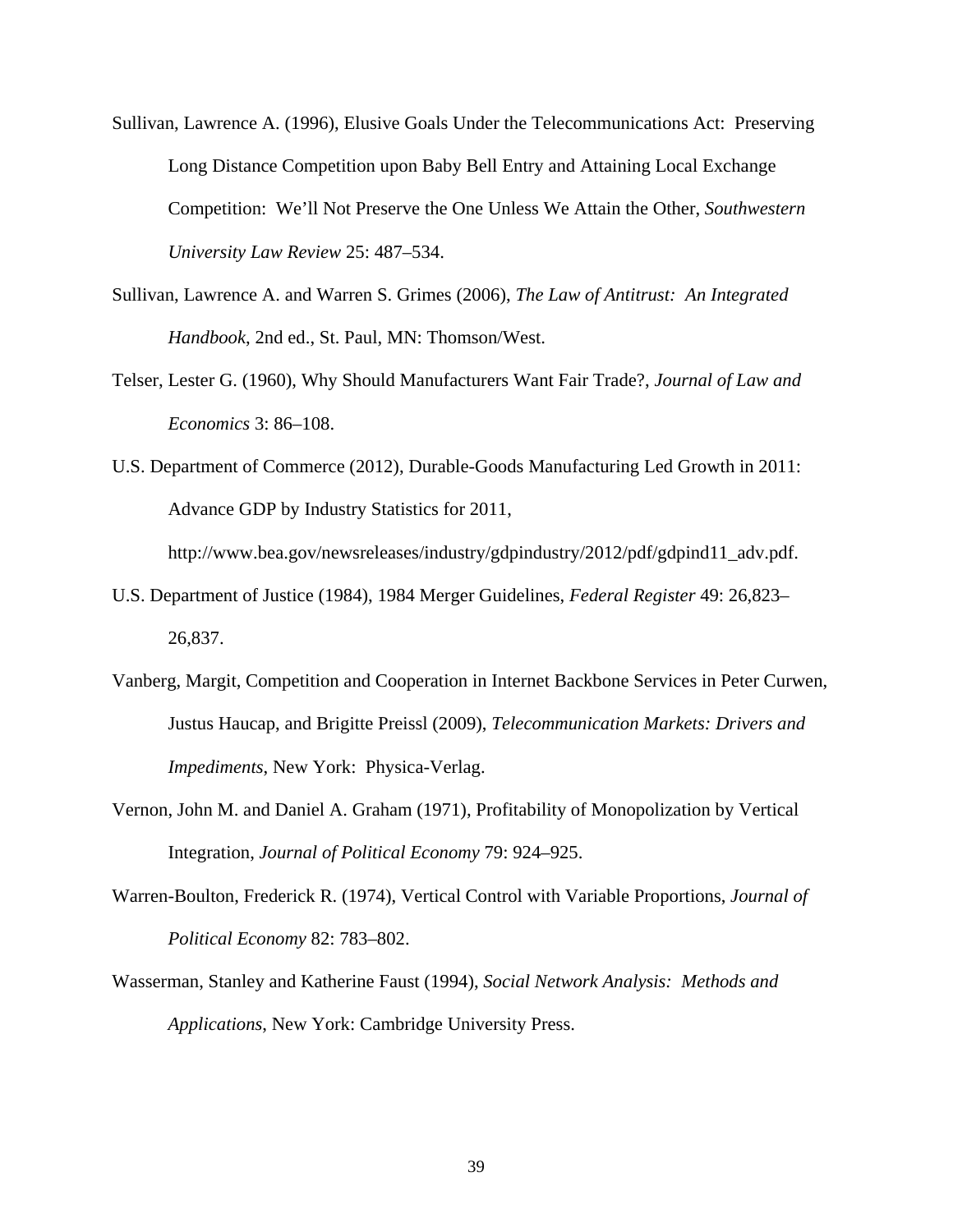- Werden, Gregory J. (1987), The Law and Economics of the Essential Facility Doctrine, *St. Louis University Law Journal* 32: 433–480.
- Wilson, Wesley W. and Yimin Zhou, 2001, Telecommunications Deregulation and Subadditive Costs: Are Local Telephone Monopolies Natural?, *International Journal of Industrial Organization* 19: 909–930.
- Yoo, Christopher S. (2002), Vertical Integration and Media Regulation in the New Economy, *Yale Journal on Regulation* 19: 171–300.
- ——— (2005), Beyond Network Neutrality, *Harvard Journal of Law and Technology* 19: 1–77.
- ——— (2008), Network Neutrality, Consumers, and Innovation, *University of Chicago Legal Forum* 179–262.
- ——— (2012a), When Antitrust Met Facebook, *George Mason Law Review* 19: 1146–1162.

——— Internet Policy Going Forward: Does One Size Fit All? in Randolph J. May (2012b), *Communications Law and Policy in the Digital Age: The Next Five Years*, Durham, NC: Carolina Academic Press.

#### **CASES CITED**

*Alaska Airlines, Inc. v. United Airlines, Inc.*, 948 F.2d 536 (9th Cir. 1991).

*Byars v. Bluff City News Co.*, 609 F.2d 843 (6th Cir. 1980).

Case T-201/04, *Microsoft v. Commission* [2007] ECR II-1.

*City of Vernon v. Southern California Edison Co.*, 955 F.2d 1361 (9th Cir. 1992).

*Continental T.V., Inc. v. GTE Sylvania Inc.*, 433 U.S. 36 (1977).

*Illinois ex rel. Burris v. Panhandle Eastern Pipe Line Co.*, 935 F.2d 1469 (7th Cir. 1991).

*Jefferson Parish Hospital District No. 2 v. Hyde*, 466 U.S. 2 (1984).

*MCI Communications Corp. v. AT&T Co.*, 708 F.2d 1081 (7th Cir. 1983).